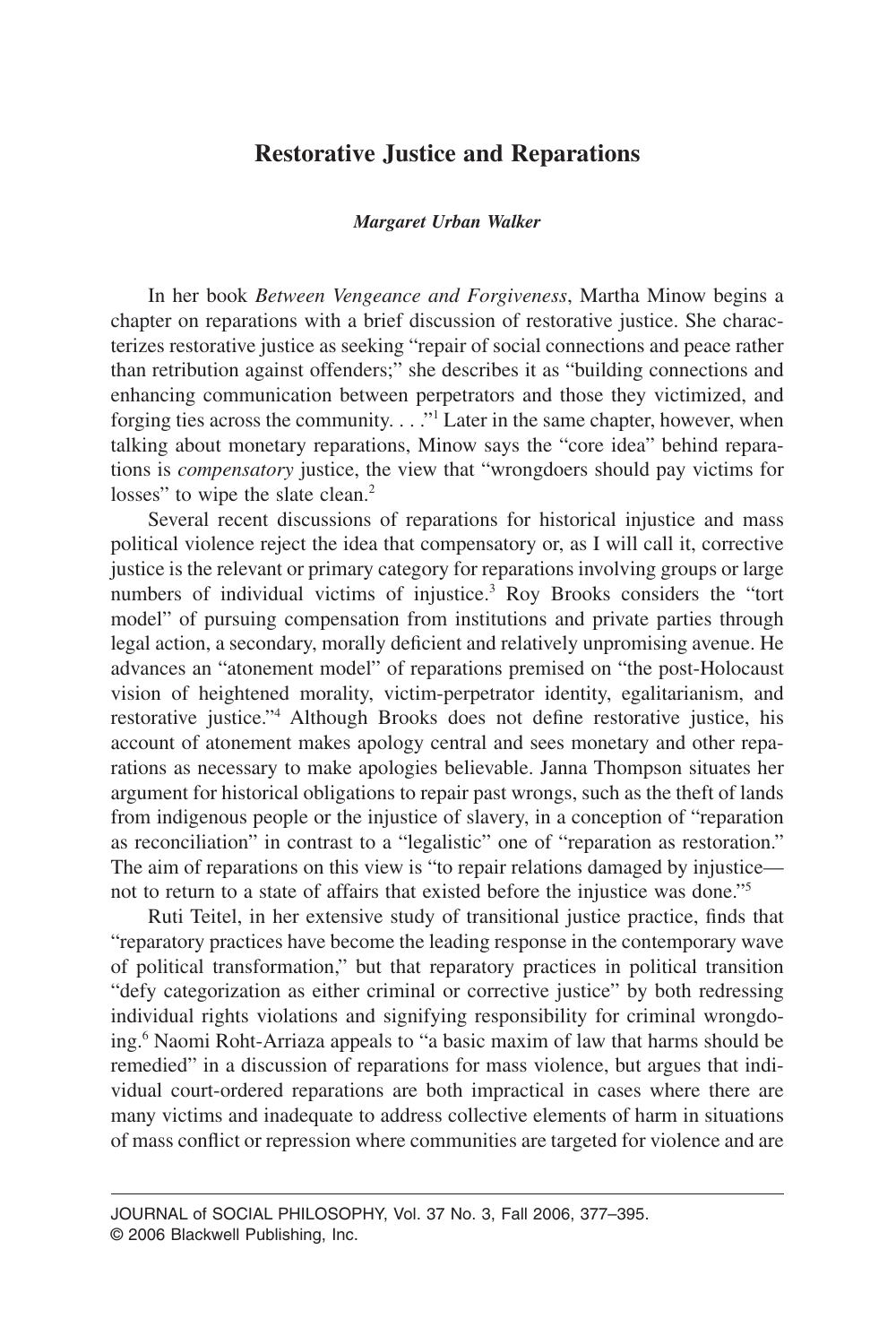sometimes made complicit in atrocities.<sup>7</sup> She advocates collective reparations, like community development, community participatory adjudication or preferential access to services, while recognizing that such collective measures may fail to adequately address or protect victims of political violence. Discussing cases of mass violence and repression, Pablo de Greiff makes the most extensive and pointed argument against a "juridical" approach to reparations that aims to re-establish the status quo ante by proportionate compensation for harms. Compensating for harms on this legalistic conception entails problems of quantification and generalization of harms, as well as interpersonal comparisons of suffering, creating divisive hierarchies of victims and clouding the relationship of reparations programs to other justice measures. He proposes an expressly "political" conception of reparations programs that measures their effectiveness in terms of social justice; reparations programs should express and create conditions for recognition, civic trust, and social solidarity between victims and others in societies undergoing political transition.<sup>8</sup>

The field of application for reparations is broad, comprising cases where wrongs are discretely episodic and the concrete means of repair (for example, monetary compensation) are fairly straightforward, cases of gross and murderous violation of massive numbers of human beings during a specific period of political repression or persecution, and group histories of destruction, dispossession, subjugation, and degradation of status that span centuries. The nature and background of particular cases of injury, as well as the foreground of current social relationships and practical political possibilities, matter decisively for how injury and responsibility are apt to be understood, and what measures of repair are apt to be available and meaningful. I do not wish to deny that what many writers call a "legalistic" or "juridical" understanding of reparations—basically, reparation as an exercise of corrective justice—might be usefully applied in some cases. Nor do I attempt to draw a single line of demarcation between cases where corrective justice will serve adequately as a model for reparation and those to which it is wholly inapt. I propose to explore an alternative to corrective justice as a framework for reparations in certain kinds of cases.

Although there is no consensus on even a formal characterization of corrective justice, conceptions of corrective justice as a moral ideal suppose a *moral baseline* of acceptable conduct or due care and regard for the security, dignity, or well-being of others. Corrective justice demands "correction" of what are presumed to be discrete lapses from that prior or standing moral baseline in particular interpersonal or institutional transactions with individuals, or unacceptable impacts of the action or omission of some individuals upon others.<sup>9</sup> For this reason, corrective justice may be at least artificial and perhaps incoherent in addressing histories, acts, or forms of injustice that consist in radical *denial* of moral standing or in relentless enforcement of *degraded* moral status of individuals, especially when these are systemic conditions and persist over extended periods of time. Conditions of moral exclusion and degradation, typically embodied either in legal exclusion from certain standings, the absence of political rights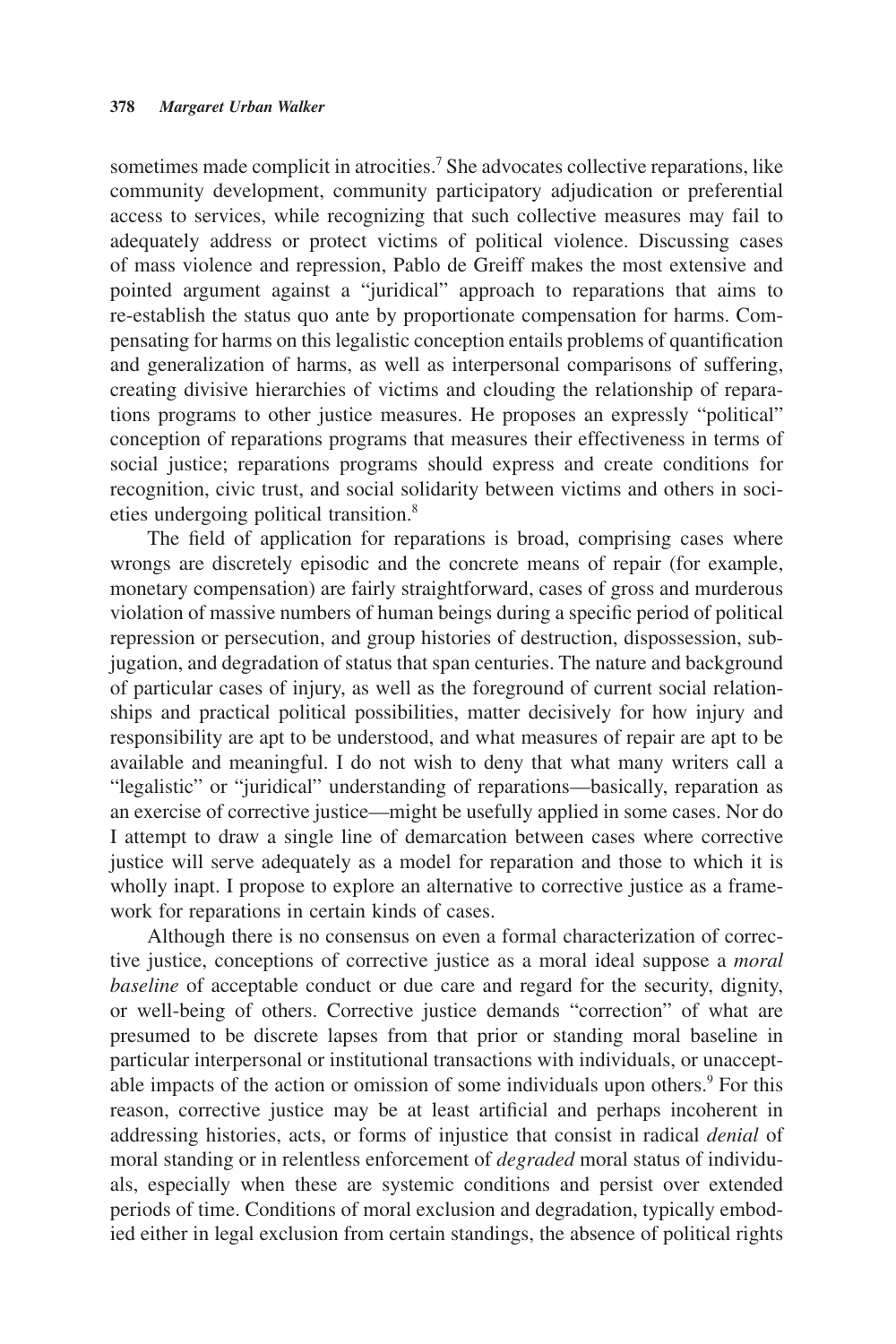or the enforcement of diminished political and civil status, are invariably based on group membership defined either by putatively natural or elective attributes (race, gender, ethnicity, religious creed, disability, sexuality) or by proscribed political activity or membership. These conditions may endure for centuries (histories of dispossession and cultural and physical destruction visited on indigenous people by European colonization) or be relatively transient (political persecutions under particular regimes).

The "problem of the baseline" is not adequately comprehended by corrective justice. Rather, I will argue, it is the construction of morally adequate relations in and through the establishment of defensible and shared moral baselines that is a requirement of justice in certain cases, along with reparation for the manifold effects of the absence or unacceptability of such baselines and the usually repetitive failure to recognize, admit, or correct this. Restorative justice, I will argue, is a more adequate framing ideal for reparative practice where there is a need to *establish* a governing understanding of "right relationship" and to approach its realization, rather than to intervene episodically to correct deviations from an existing standard. I will explore some ways that restorative justice is more *instructive* concerning what injuries of denial and degradation involve, and so what it means to address and redress them, as well as whose responsibility it might be to do so. I will argue that restorative justice accommodates and perhaps requires bottom-up and incremental attempts at repair as a social and political process, a process that may be signified but is not exhausted by a particular reparations program or reparative gesture like a public apology. I identify six core values of restorative justice and explain its guiding aim of "restoring relationships." I examine a distinctive orientation within restorative justice to compensation as one among many means to repair, to articulating wrongs and harms fully, to processes that "leverage" responsibility, and to the active role of communities of varying types in doing justice. The case I address briefly in conclusion is that of African-American reparations.

## **Corrective Justice and the Moral Baseline**

Critics of a corrective justice model of reparations—whether they call it "legalistic," "compensatory," "juridical," or "reparatory"—find conceptual, practical, political, and moral grounds for criticism. Conceptually, it is fair to say, as de Greiff does, that corrective justice tends to focus on mechanisms of restitution or compensation and to emphasize some representative relationship, usually "proportionality," between compensation and injury. It is not easy to pry corrective justice thinking away from legal paradigms of compensating for undue loss and injury, although often compensation in political or historical cases is apt to be, and perhaps in the interests of political feasibility and social solidarity must be, symbolic. Practically, dealing with compensation for very large numbers of victims of political violence or oppression poses financial burdens and political snares in many transitional contexts where reparations compete for limited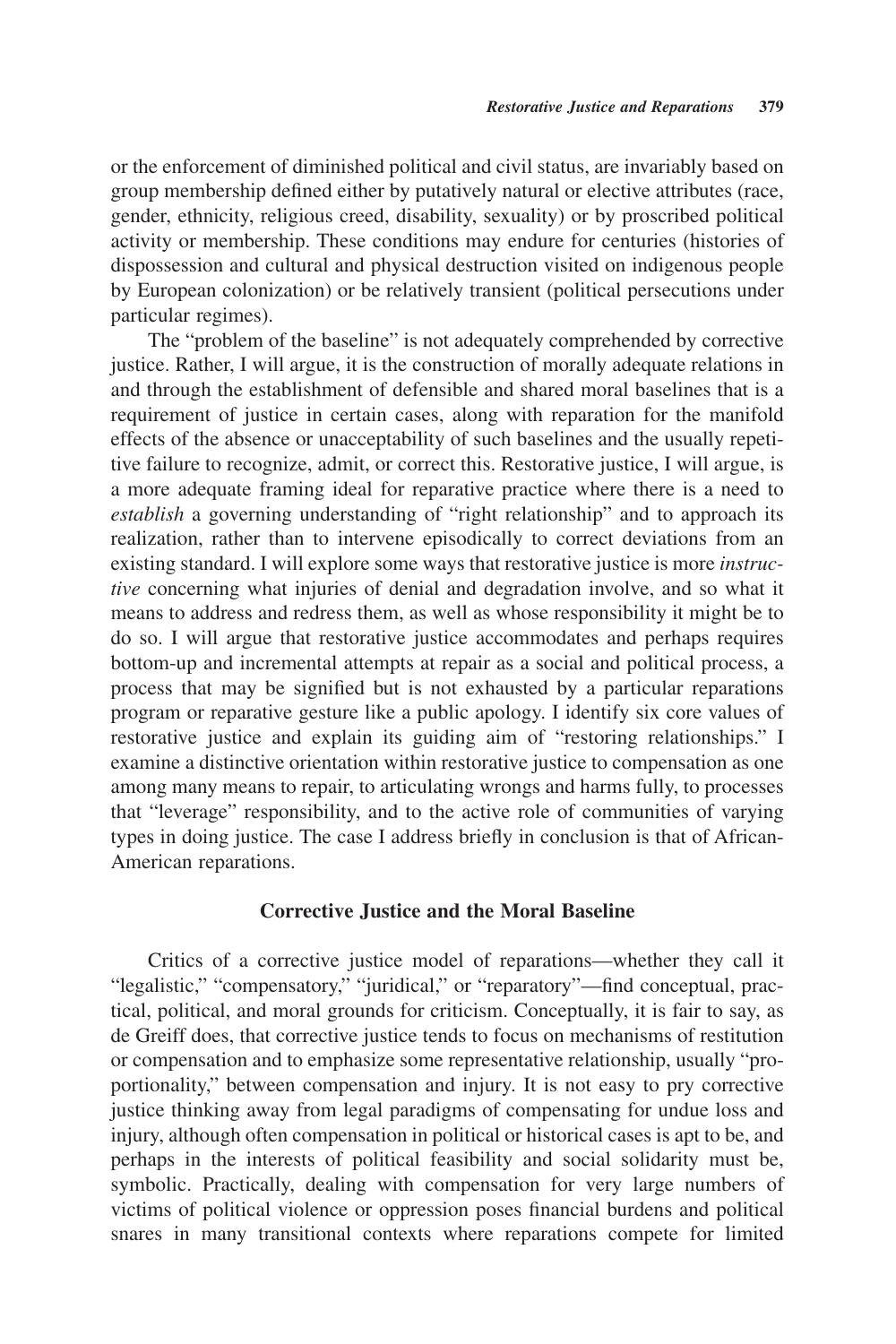resources. Administrative arrangements for implementing reparations mechanisms can become costly, divisive, and demoralizing if they are too fine-grained in vetting eligibility. In some cases, like histories of chattel slavery, sexual enslavement, or genocide, the meaning of compensation is powerfully shaped by the larger frame: other gestures of recognition, acknowledgment, atonement, memorializing, social support and guarantees of prevention determine whether financial compensation sends an acceptable and dignifying message to victims and perpetrators, as well as to society generally. It may often be these other nonmonetary measures that are possible, valuable, and necessary, whether or not monetary compensation is likely or wise. Reparations policies must be politically feasible, but neither can they appear as cheap buyouts or fail to address victims directly and to validate their experience of suffering and specific experience of injustice, lest they add further moral insult to moral and material injury. The balance of individual and collective reparative measures, and delicate matters of fit among monetary, service, and rehabilitation packages and more symbolic gestures, can seem to outstrip the rather basic idea of a "give back" that has dominated corrective justice thinking since Aristotle. These problems are real and pressing, but they might be understood as symptoms of a deeper issue. The framework of corrective justice strains, because it has never been meant to deal with either a massive scale of serious mayhem or a protracted and brutal subjugation and mutually ramifying indignities and atrocities that characterize oppressive and violently repressive systems. But what is the "framework of corrective justice"?

There is no canonical formal characterization of the kind of justice that sets right wrongful or undue losses and injuries any more than there is a single accepted terminology. Some writers emphasize a right to reasonable security from undue losses imposed even by others' nonculpable acts while others delimit the occasions for corrective justice to cases of wrongdoing or the violation of rights.10 Some see corrective justice as a remedial mechanism to restore just distributions, while others see corrective justice as more autonomous and directed to maintaining a basis for stable expectations that facilitate social cooperation in various interactions, at least to some extent independently of the justice of underlying distributions.<sup>11</sup> A common function of corrective justice in numerous accounts, however, is that there is a standard of moral acceptability for the impact we have on each other through our actions and interactions, and that corrective justice responds to correct those impacts of action and interaction that fall outside of that standard of moral acceptability, however it is characterized. This is the standard I call the *moral baseline*, and it may be set in terms of just distribution, a kind of right or rights, a norm of fairness, standards of due care and attentiveness, or the dignity and respect-worthiness of persons.

Unsurprisingly, contemporary authors are inclined to characterize the moral baseline of corrective justice in the language of moral equality. Gerald Gaus describes compensatory justice as aiming at restoration of "moral equality."12 Bernard Boxill's early piece on black reparations sees justice as requiring equal consideration between equals, and so an acknowledgment of the error of treatment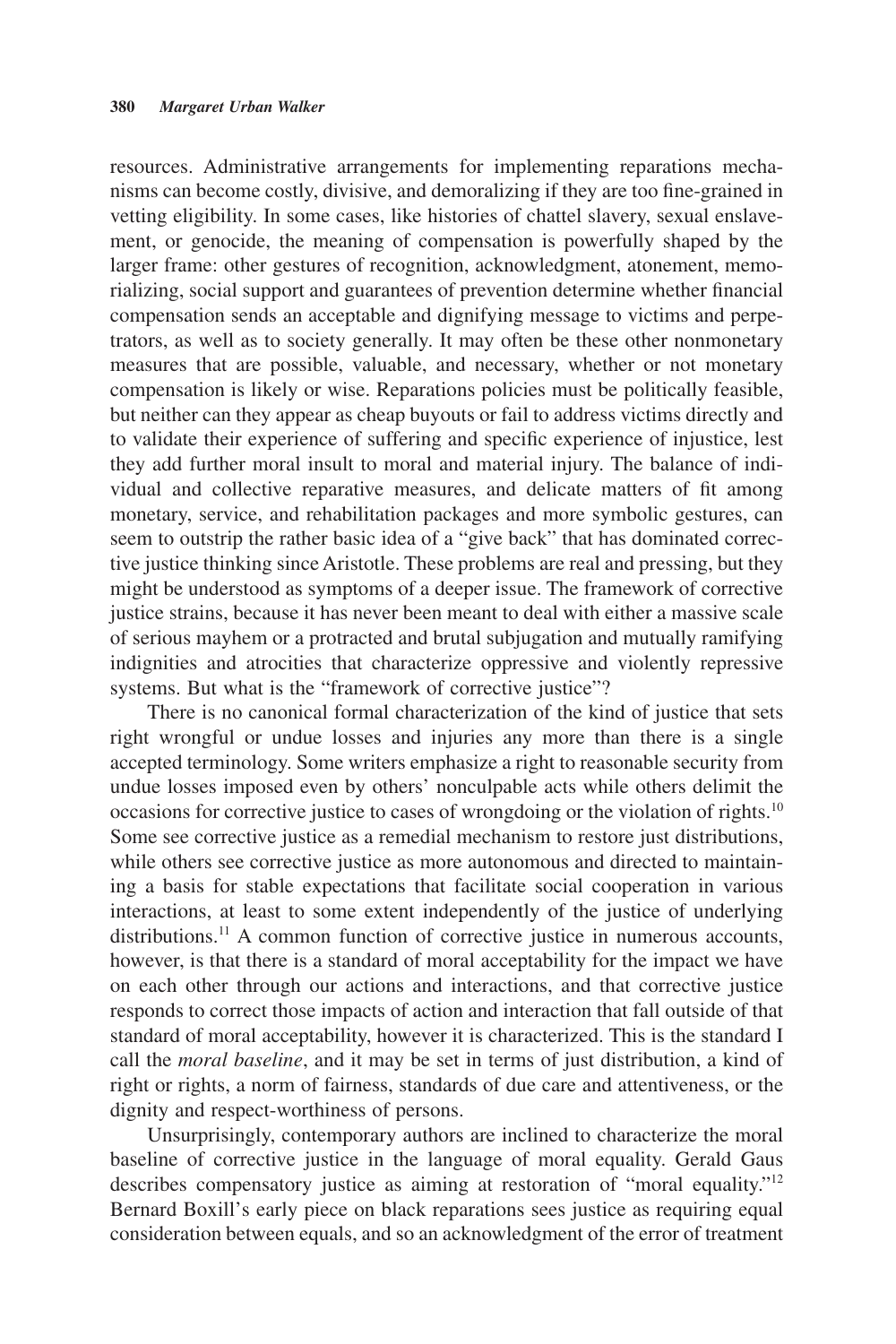that fails to respect equality and a reaffirmation of belief in equality of the injured party.13 It seems possible, however, for corrective justice to function as a principle in societies with differentiated and even hierarchically organized statuses with reciprocal but not symmetrical obligations and responsibilities; there, too, will be due and undue treatment and recognition, and so a need for redressing interactions and impacts that deprive some parties of what they rightfully claim. Hammurabi's laws, for example, include many specific rules not only for punishing prohibited acts but also for correcting transactions involving slaves and masters, husbands and wives, parents and children, who are not supposed to enjoy equality of status in the modern sense.

There is, then, a duality within corrective justice. Its moral function might be described as defining and preserving reciprocity and responsibility between individuals (or groups) for their actions and impacts on each other in certain respects (identified by particular norms) in a social order defining proper places and allowing stable interpersonal expectations.<sup>14</sup> Yet the norms that set the baselines for acceptable treatment and due care and attention that give corrective justice its specific content—what actions or impacts it is a requirement of justice to correct, and what reparative actions will constitute correction—may themselves be morally indefensible; at the extreme, an assumption of reciprocity may be absent. When norms define unequal statuses based on bogus forms of innate superiority, fabricated natural hierarchies of authority or natural divisions of talent and interest, or when they opportunistically deny rights or effective protection and remedies to powerless, despised or stigmatized groups, then indefensible moral baselines of corrective justice, or the absence of moral baselines with respect to members of some despised group, become part of that for which justice requires a remedy. Corrective justice is only as morally legitimate as the baselines it treats as morally compelling. The legitimacy of baselines becomes an issue in cases of gross or systemic mistreatment or deprivation of rights characteristic of oppressive social structures and, in somewhat different ways, in political episodes where states, often with some legal basis ("emergency powers"), terrorize or mistreat segments of their own population. Societies over time may come to adopt more justifiable baselines that move toward more uniform recognition of equal worth and dignity of all members. This recognition of equal dignity sets the stage for addressing the problem of faulty baselines that both license unjust treatment and are a cause of it. It does not, however, solve this problem, although measures that acknowledge precisely that situation we might expect to be part of what corrective justice demands.

Corrective justice uses its moral baseline to identify and attach obligations of repair to faulty performance under the standards, *not* to faulty standards. Furthermore, corrective justice, if it is to be a basis for reparations, requires principles that can span cultural and national communities. While international and humanitarian law and evolving best practices purport to set a universal standard of moral equality, it is an aspirational standard that does not and in many instances cannot define stable expectations for those whose more local communities and cultures,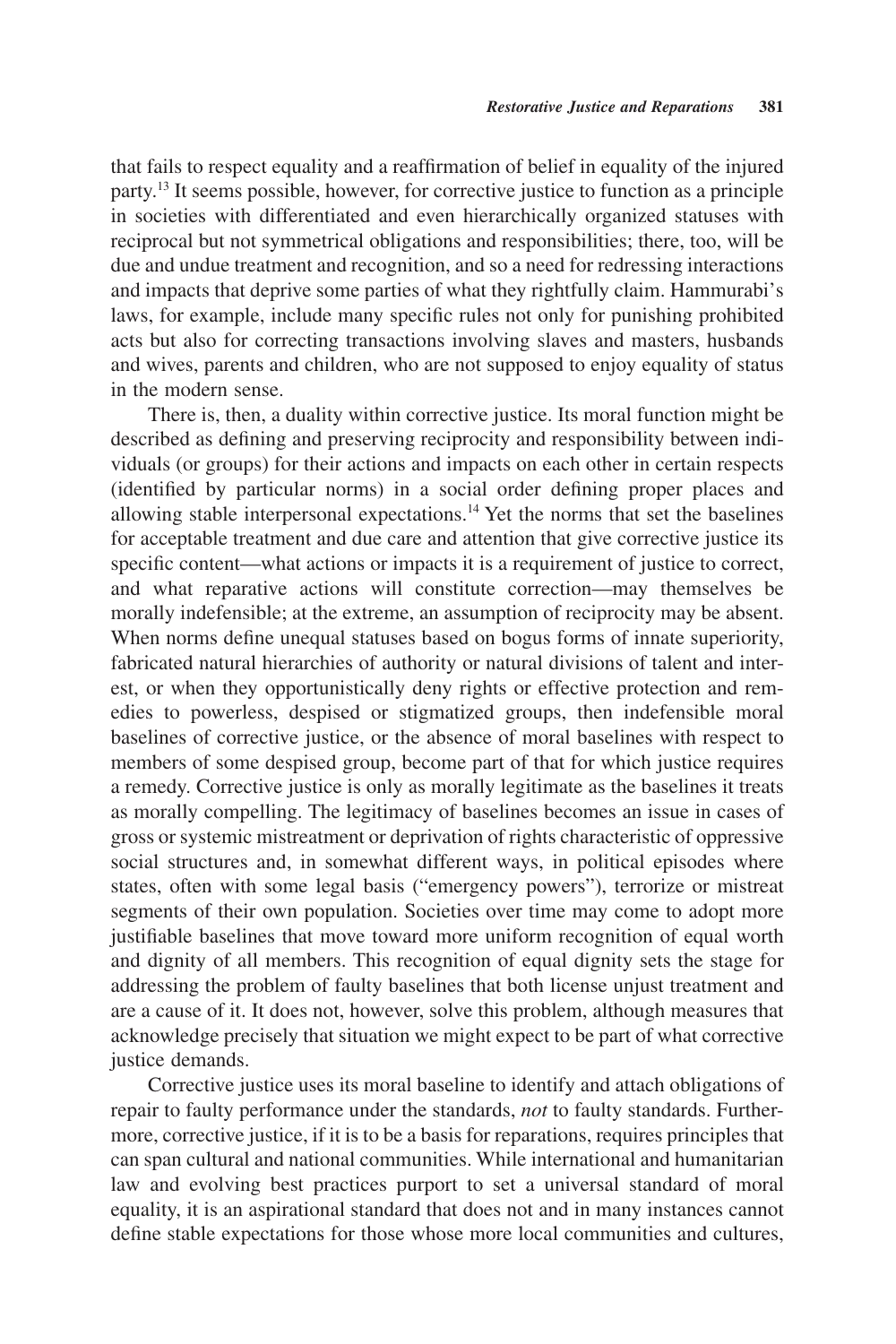legal and social, play by very different rules. Thus, the framework of corrective justice seems to predicate the normal operation of legitimate standards of conduct and impact in order to secure performance or repair for failure in, or untoward outcomes due to, the performance of actors. It is not accidental that one analysis that clearly identifies the problem of the baseline is Andrew Sharp's study of the search for justice between Maori and Pakeha people of New Zealand. Sharp adopts a legalistic conception of restitution and compensation, but incorporates not only the idea of "reciprocal exchange between two equal parties" in his definition of reparative justice, but also the proviso that the parties recognize "the same standards of right."<sup>15</sup> Sharp's focus on justice claims in an intercultural, historical, and post-colonization context brings the problem of a shared baseline to the fore. It is also one reason for Sharp's sobering conclusion that "in conditions of biculturalism, strict justice is actually impossible."16

Strict justice may well be impossible in any case of gross violence or systemic degradation, yet the question of how best to conceive the measure of justice remains. Discussions of reparation continue to invoke the ideal of corrective (or compensatory or reparative) justice, which in turn is pulled inevitably toward legal models of responsibility to compensate for wrongful harm. The basic idea of "compensating" for harm is stretched in various practical, symbolic, or moral directions, or is assimilated to the compensatory framework by referring to the "remedies" and "satisfaction" due to victims of serious wrong, staying with the fundamental idea of "giving back" in order to set right.<sup>17</sup> Given the limitations of the framework of corrective justice, I explore the potential of another less philosophically familiar picture of justice.

## **Restorative Justice: A Conception and Its Values**

Restorative justice is not yet part of the shared philosophical language of justice theory. Nor does restorative justice sit easily with the priority of "ideal theory" that has controlled much thinking about justice in the late twentieth century. Ideal theory was identified by Rawls as the necessary starting point of justice theory. Ideal theory assumes a "well-ordered society" in which "everyone is presumed to act justly and to do his part in upholding just institutions."18 Within the Rawlsian framework, compensatory justice is essentially part of "partial compliance theory" that deals with injustice. Restorative justice begins from and defines itself in terms of the reality of violation, alienation, and disregard among human beings. Its central concept of "restoring relationships" supposes that it is disregard or violation of acceptable human relationships that stands at the core of its agenda, practically and philosophically.

Restorative justice was introduced to many for the first time when it was invoked as the guiding conception of South Africa's Truth and Reconciliation Commission.19 The theory and practice of restorative justice, however, began two decades earlier in criminal justice applications with experiments such as victimoffender mediation programs and forms of family or community conferences. I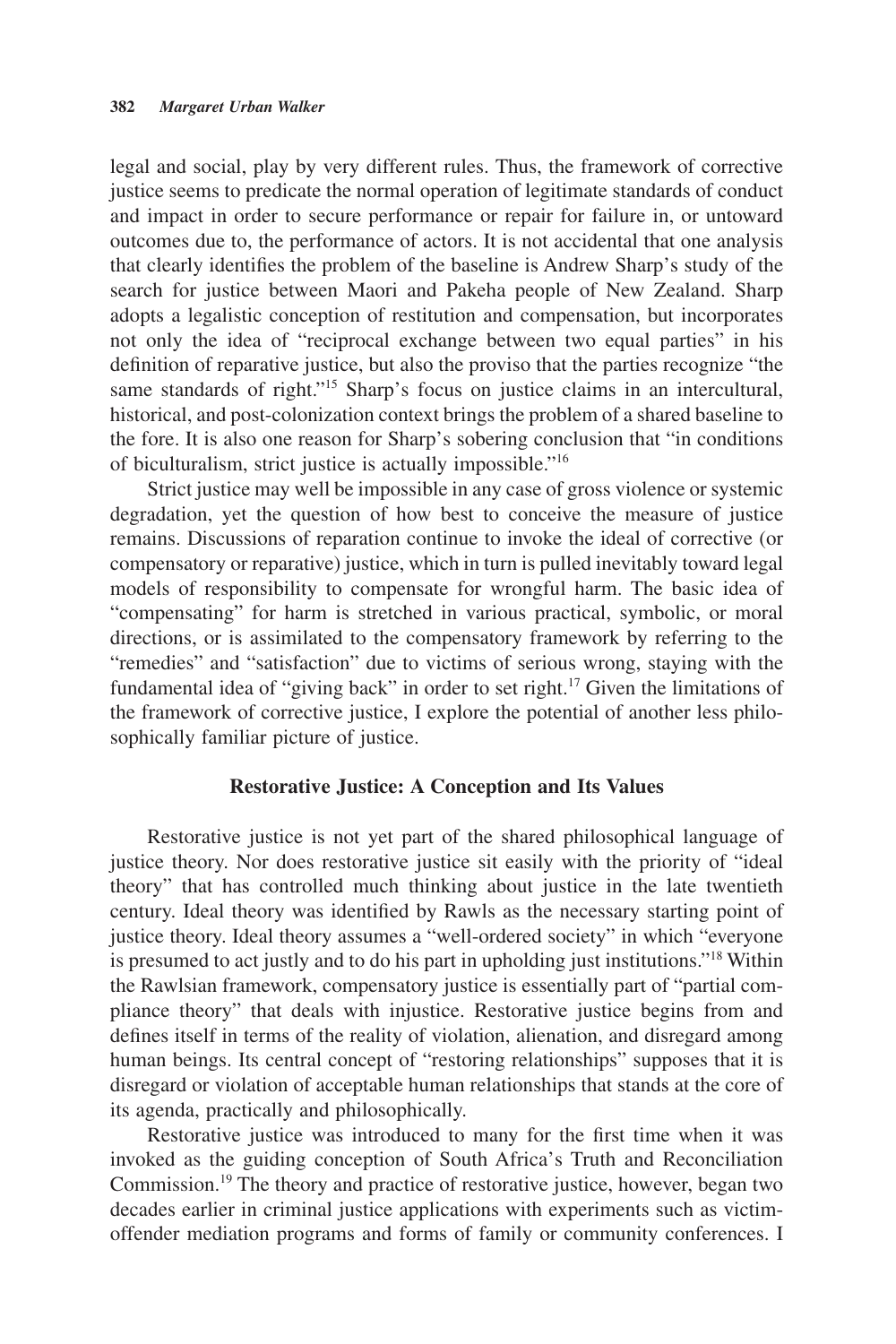suggest that six central restorative justice values repeat throughout an extensive and growing literature.<sup>20</sup>

- 1. Restorative justice aims above all to repair the harm caused by wrong, crime, and violence.
- 2. Restorative justice makes central the experiences and needs (material, emotional, and moral) of victims.
- 3. Restorative justice insists on genuine accountability and responsibility-taking from those who are responsible for harm, ideally directly to those who have suffered the harm.
- 4. Restorative justice seeks to return ownership of the resolution of wrong, crime, and harm to those primarily affected and those who can in turn effect meaningful repair: to those who have done wrong or are responsible for harm, to victims, to immediate communities of care of victims and offenders, and to larger affected or interested communities.
- 5. Restorative justice aims at offering those responsible for wrong and harm the opportunity through accountability and repair to earn self-respect and to be reintegrated without stigma into their communities.
- 6. Restorative justice seeks to build and strengthen individuals' and communities' capacities to do justice actively, and not to surrender the role of doing justice to experts, professionals, or "the state," which should play facilitating roles.

These core values serve the ultimate aim and guiding norm of restorative justice, "restoring relationships." In restorative justice, what demands repair is a state of relationship between the victim and the wrongdoer, and among each and his or her community, that has been distorted, damaged, or destroyed. Serious harm to individuals creates a relationship charged with powerful negative feelings and burdened with losses that can continue to mar a victim's life. Restorative justice targets a situation of negative connection or disconnection that might be an ongoing source of threat, insult, anger, fear, and grief.<sup>21</sup> It is not always possible, nor is it always desirable, to restore relationship between those who have done or allowed harm and those who have suffered at their hands or by their indifference or carelessness. In some cases where restoration between victims and offending persons is possible, it can nevertheless mean only a wary coexistence. In any case, however, it is necessary to attempt to restore morally habitable conditions for those wronged within their supporting network of relationships and in their communities. At a minimum, others must acknowledge the wrong and harm done to victims and accept the legitimacy of victims' demands for recognition and redress. Where some bear responsibility (in any of several ways) for the wrong done to others, apology, combining acknowledgment of wrong, responsibility for wrong, and repudiation of wrong, is in order.<sup>22</sup> Resentment of victims' claims to repair, victim-blaming or indifference to a victim's violation and suffering is the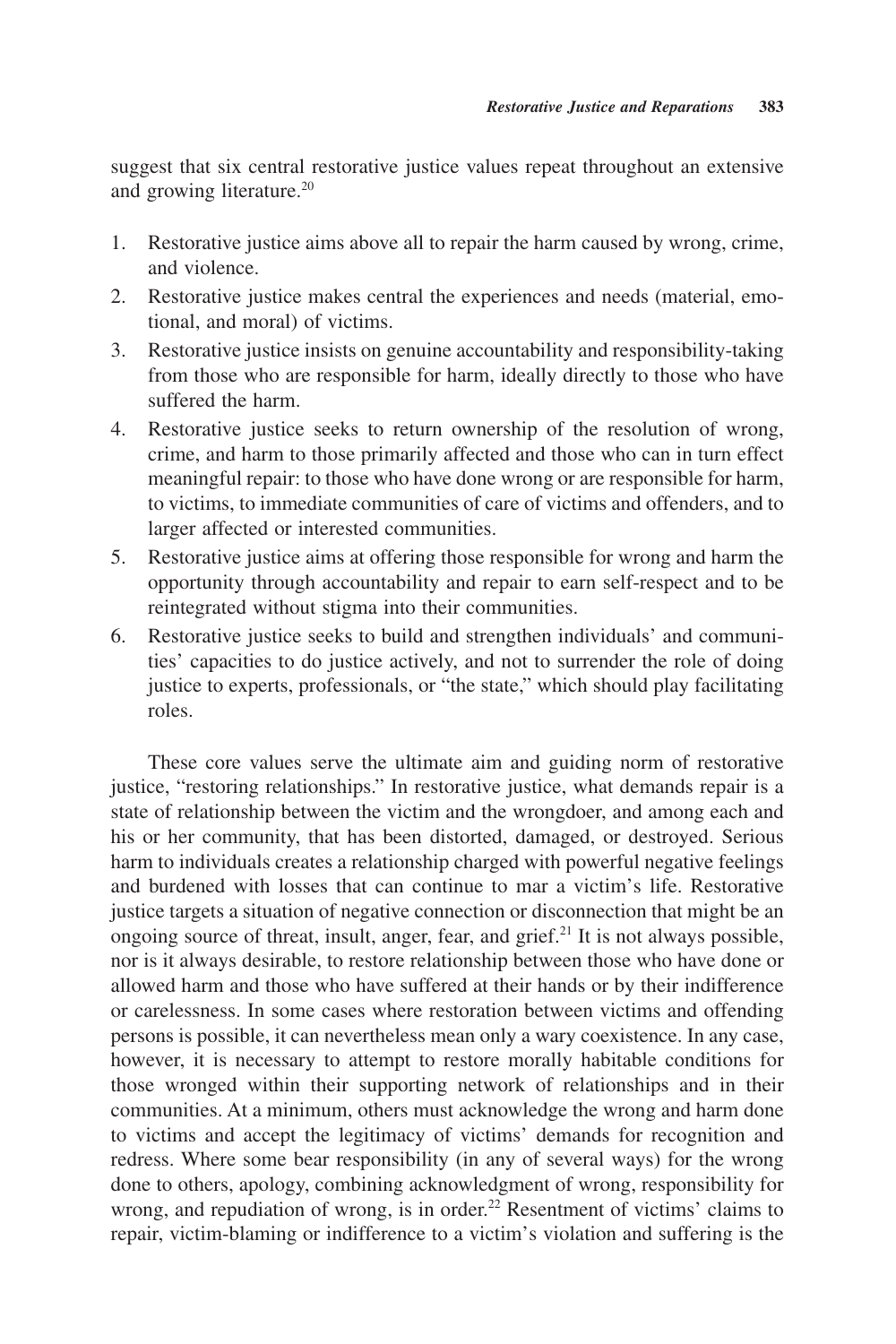antithesis of restoration: it tells the victim that the wrong is denied or that he or she does not matter.

The terminology of "restoration" is sometimes criticized because it implies *return* to a condition of relationship that either did not exist or was unacceptable.<sup>23</sup> I propose that we understand "restoration" in all contexts as normative: "restoration" refers to repairs that move relationships in the direction of *becoming morally adequate*, without assuming a morally adequate status quo ante. Morally adequate relations are ones in which three conditions obtain. In them, people are *confident* that they share some basic standards for the treatment of each other. People are able to *trust* each other to abide by those standards or at least to acknowledge fault if they (or others) do not abide by them. And so, finally, people are entitled to be *hopeful* that unacceptable treatment will not prevail, that unacceptable behavior will not be defended or ignored where it occurs, and that victims will not be abandoned in their reliance on our shared commitment to our standards and to each other.<sup>24</sup>

The ideal of restorative justice is that its values should be expressed both in the structure of processes of dealing with violence and injustice and in the outcomes of doing so. Paradigmatic restorative justice practices, such as victimoffender dialogue, group conferences, truth commissions, or apologies (personal or public), not only aim at adequate forms of relationship as an outcome but require participants to *act out* the morally adequate relationships at which they aim. The practices involve responsive and respectful forms of encounter, interaction, and expression, such as offenders directly facing and hearing victims; victims being able to confront offenders and to seek information directly from offenders about what happened and why they were targeted, information that is often critical to victims' own understanding, peace of mind, and sense of blamelessness. Offenders, too, are able to represent themselves, and in doing so may be able to represent their own human vulnerabilities and their regret or shame as well as their willingness to apologize and make amends, affirming their competence and self-respect as moral agents. In some formats, other participants encourage more honest, responsive, and responsible interaction between victim and offender, and they can exert pressure as well as provide support for plans of restitution, compensation, or service that aim at repair.

A corrective justice framework tends to make compensation—making good a victim's loss—central, with pressures toward defining a metric of loss and, ideally, compensation in some proportion to loss. There are familiar challenges for this approach, including the obscurity of counterfactual claims about what victims "would have" had, and puzzles about how much of what they might have had they now deserve to receive.25 Many serious harms and injustices, such as the murder of a loved one or the expropriation of a people's land and destruction of their language and culture due to genocidal practices of colonization, create losses that are not literally compensable at all. Restorative justice, too, emphasizes material and practical amends that address victims' losses and needs, but restitution and compensation in a restorative framework play instrumental and symbolic roles in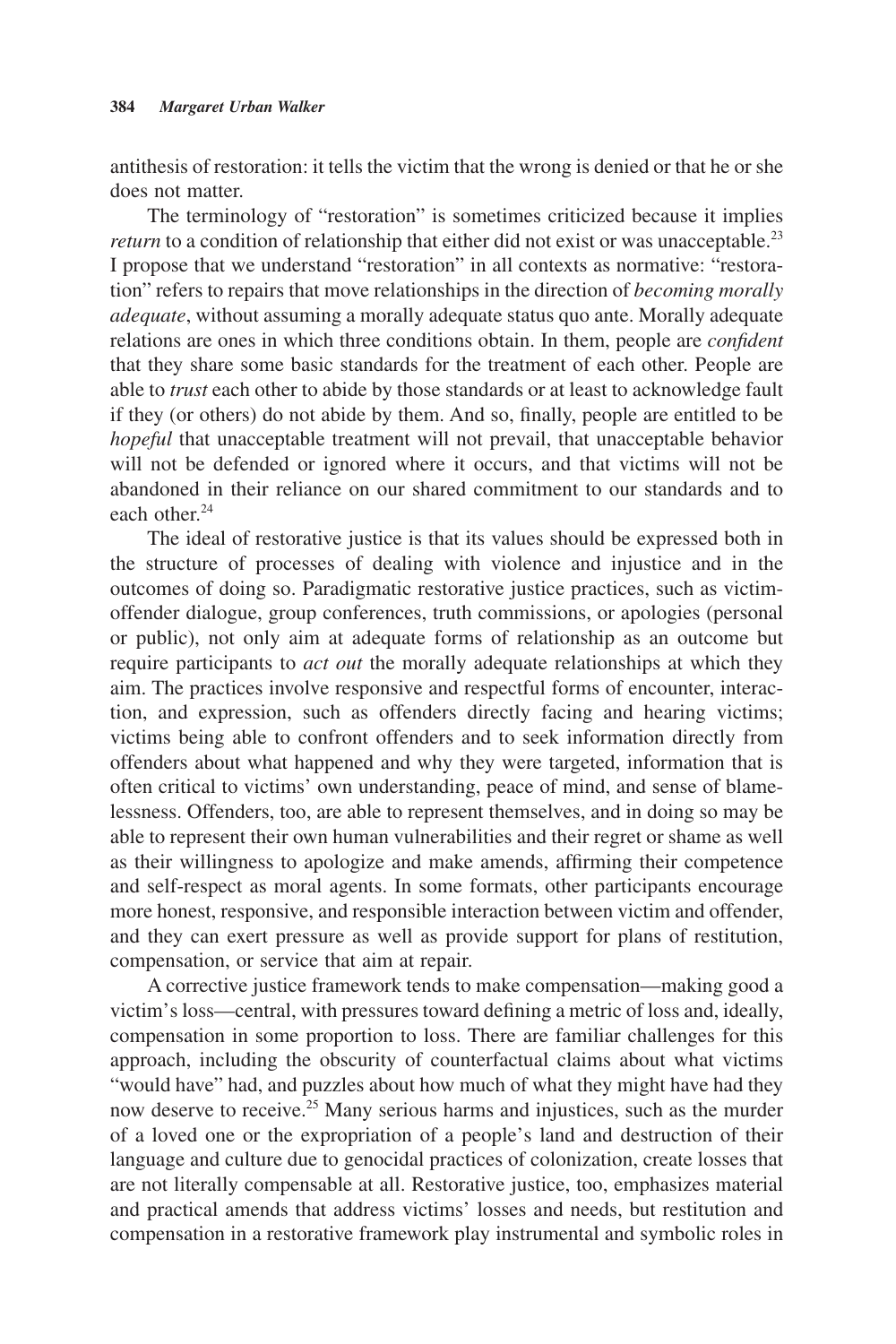repairing relationships, including the role of adding weight to expressive interpersonal gestures such as apology and expressions of sorrow, shame, guilt, or desire to relieve the victims' pain and anger. The direct concern of restorative justice is the moral quality of future relations between those who have done, allowed, or benefited from wrong and those harmed, deprived, or insulted by it. In some cases, compensation or restitution will be indispensable to signify full recognition, respect, and concern to victims. In other contexts, material reparation might be unnecessary, and in no cases is it, by itself, sufficient for signaling appropriate moral regard. Compensation by itself need not signal responsibility for injury, much less regret or atonement by those responsible. Without a surrounding framework of respectful acknowledgment, responsibility, and concern, compensation can take on insulting, condescending, or dismissive meanings. The nature and meaning of restitution or compensation in restorative justice should emerge from a practice of communication centered on the needs and understandings of victims as well as wrongdoers' deepened understanding of the nature and meaning of the victims' loss and of the nature and extent of their own responsibility.

A second difference between restorative justice and corrective justice approaches concerns the common phenomenon of denial, evasion, or minimizing of responsibility by those implicated in wrongdoing. Corrective justice, like retributive justice, requires that responsibility of particular parties be established in order to determine who must or should "pay" for wrong, through punishment or compensation. Ironically, this almost guarantees that the "bigger" the injustice the more contested will be the antecedent premises of responsibility. The more massive, collectively supported or tolerated, or historically extended an injustice is, the easier it will be to argue that assignments of responsibility are unclear, incoherent, or unfair, and so that arguments for large-scale redress cannot get started, or measures of redress are narrowly targeted to a few parties. Restorative justice practices by contrast *typically* create the conditions to *leverage* responsibility, that is, to move people from a minimal or peripheral sense of connection and responsibility to a richer and more demanding perception of what harms the wrong does and how they might be related to it.

In restorative justice practices that address ordinary crime, such as victimoffender mediation, conferences, or peacemaking circles, once offenders and other responsible or concerned parties are willing to engage in restorative justice practice, it is common for this movement toward greater and broader acceptance of responsibility to occur. Those who have already assumed some responsibility come to a deepened sense of the reality, extent, and consequences of what they have done to another human being. It is also common for others concerned, such as families or communities, to begin to see themselves as implicated, either by connections they have not before examined or admitted, or by a realization that they can make a difference by contributing to or assisting with some form of repair. Victims along with others may want to take an active role in the restorative outcome or in a continuing process of repair. Restorative practice is thus *dynamic*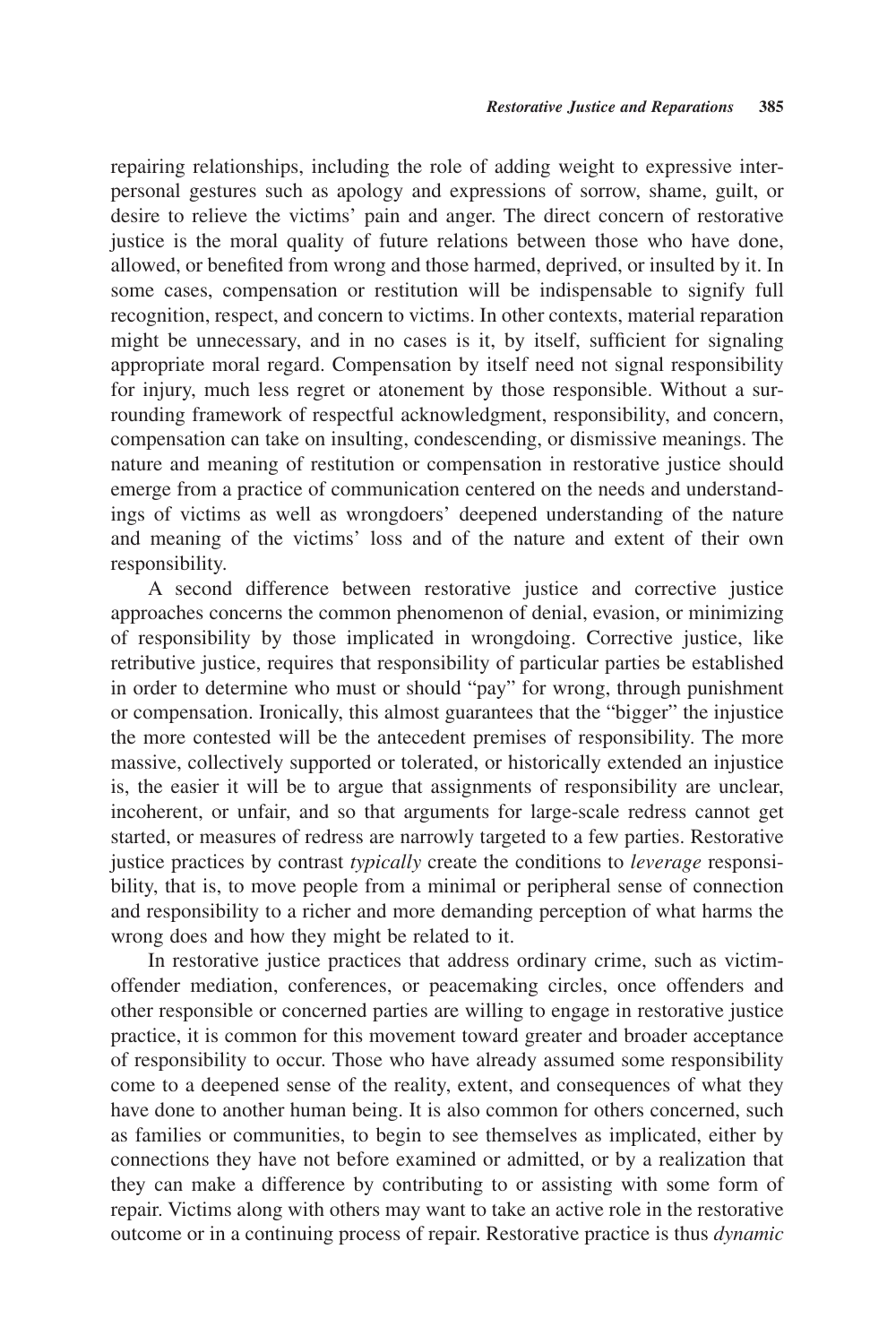*with respect to responsibility*. It may not be necessary to establish responsibility extensively, exclusively, or certainly in order to engage in restorative justice; restorative justice practice may be the way to discover, induce, deepen, extend, and clarify responsibilities that are unnoticed, resisted, or denied at the outset of a process, or have been reassuringly assigned to some small number of target individuals. Institutional, governmental, and community exercises in restorative justice, including projects of finding and telling truths, create the opportunity and the medium for apparent responsibilities to be acknowledged, but also for additional responsibilities, both backward- and forward-looking, to be discerned and accepted.<sup>26</sup>

A third feature of restorative justice lies in its fostering a full exploration of the nature and impact of the wrong and of the rupture in relationship that explains it or results from it. Communicative interaction and voice for victims, whether in the form of a face-to-face conference or in the form of an official truth process after political violence, aim to create an adequate description of the wrong, which is essential to assessing the requirements of repair. Trudy Govier points to research that shows a substantial "magnitude gap" between victims and perpetrators (and sometimes, we might note, between either and third parties) in evaluating the seriousness of harms.<sup>27</sup> As injustices grow in magnitude, violence, and historical duration, the reality, nature, intent, and seriousness of violations become predictably contested, and the need for a careful and detailed articulation of the full story of violence, oppression, terror, or subjugation becomes both a reparative activity and a measure of the adequacy of other measures of repair.

Finally, restorative justice makes communities of varying sizes and descriptions central in several ways. Communities may be harmed, materially and morally, by wrongs to their members and to their resources, including their moral resources of trust and hopefulness. Communities can also serve as actors or as guarantors of repair and restoration of relationships. When individuals primarily responsible for wrongs and harms are unavailable or are unwilling to accept responsibility and to seek to redress their wrongs, restoration may devolve to communities or networks within communities. Indeed, the emphasis in restorative justice on catalyzing and strengthening the capacity of individuals and communities to do justice in the wake of wrongdoing suggests that official actors in the legal system or government are by no means the only actors and should not always be the principal actors in attempting to bring justice to bear. Restorative justice encourages "bottom-up" efforts at justice, while not excluding official roles or responsibilities. Restorative justice supports not a zero-sum but a "both-and" approach to responsibility for restoration of relations.

The idea of "community" is used very flexibly in restorative justice, but there is a practical basis for allowing the identification of the relevant community in context. The harmed community and the community that can effectively respond to support repair need not be the same collectivity. It might be that neither community possesses an organizational structure and executive function to undertake actions corporately and representatively; the relevant collectivities might be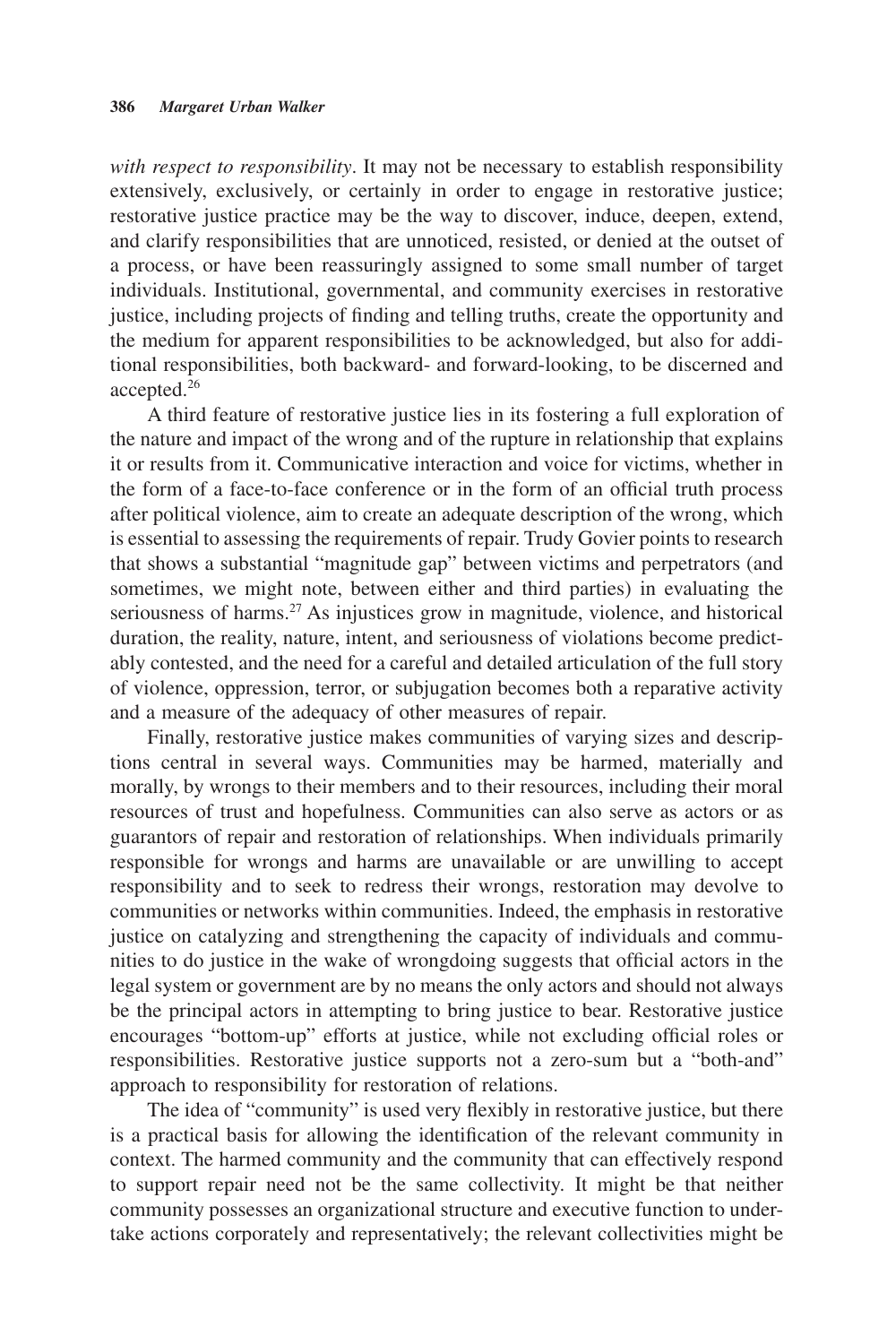relatively unstructured or informal, like a locality or neighborhood. The community that can effectively respond need not do so, or even be able to do so, corporately; it might be that its members or some groups of members act out of it, or on its behalf, or in its name. And there might also be multiple responsible communities, some institutionally embodied and represented, and others not, that can and should play roles in addressing and redressing injustice. In some restorative justice practices in the criminal context, like forms of conferencing or peacemaking circles, the community or communities can encompass individuals and groups that see themselves as harmed by the crime, others that have reason for concern, and others still who are potential sources of support and guarantee of plans for repair in which they themselves might or might not participate. In a restorative justice perspective, communities that matter can be multiple and differently situated with respect to a crime or injustice. Relevant communities might not be *given* in advance, but rather formed in response to the demands of doing justice in the wake of specific wrongs.<sup>28</sup>

## **Black Redress and a Restorative Justice Perspective**

I want to illustrate very briefly the productive nature of a restorative justice perspective for one kind of case where a shared moral baseline has never been firmly and reliably in effect. The case is the failure of "black redress," to use Roy Brooks's succinct phrase for the need in the United States to address and redress several hundred years of enslavement, legal subjugation and exclusion and legally tolerated exposure to violence extending from the seventeenth to the midtwentieth century. This history of injustice arguably continues today in society's acquiescence in persisting and repeatedly documented inequalities of wealth, health, freedom, civic respect, and life prospects for African Americans, and in widespread resistance to and resentment of the topic of reparations for slavery and its sequels in the general—majority white—public. I do not undertake here to repeat the history of cruel and profound injustice punctuated by opportunities and failures to repair that others have ably provided.<sup>29</sup> What I add here is that restorative justice identifies the problem and the path to reparation in a way better suited to this kind of case than does the corrective model.

Restorative justice targets the damage or distortion in relationship that is both a cause and an effect of wrongs. A problem that lies at the heart of the continuous and continuing sequence of enslavement, legal subjugation, and persisting exposure to violence, discrimination, and neglect of enslaved Africans in American and African-American citizens is the profound distortion of relationship, socially and emotionally, between the still rigid and polarized raced groups, "black" and "white," that are constituted by this very distortion. A deep and unexamined contempt of whites for blacks is the most salient and disturbing symptom of the distortion. The attitude of contempt ranges from the benign contempt of indifference to the history, current condition, and future of African Americans to the angry contempt of defensive hostility and overt racism of many whites toward blacks,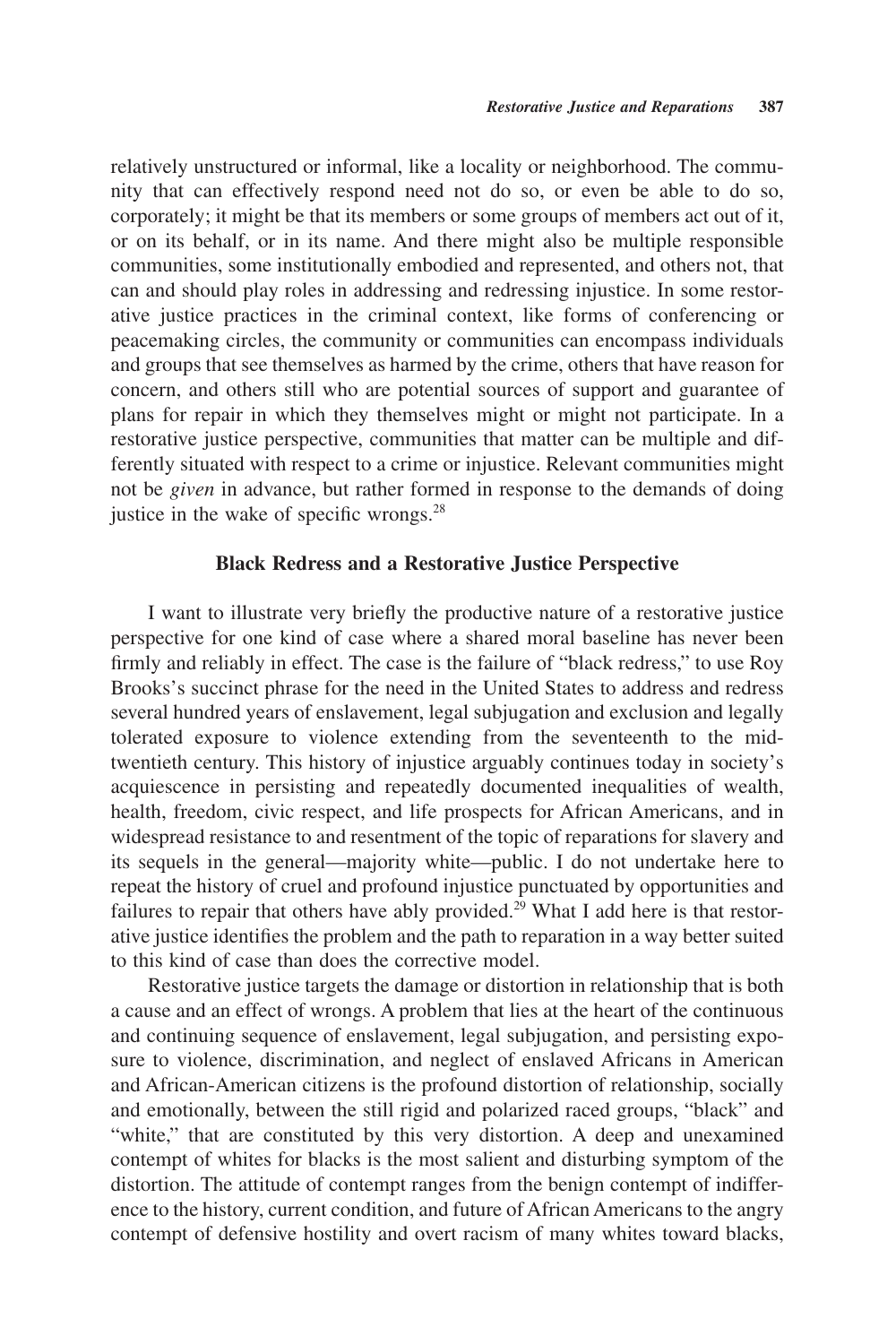especially when asked to pay attention to the history or present conditions of injustice. Focusing on whites' attitudes toward blacks, however, is both incomplete and deceptive; the legacy of race and white supremacist racism also decisively shapes the self-understanding of whites. The contempt or indifference allows whites not to feel that they are part of an urgent present problem and allows them to be ill-informed and uncurious, or complacently but often mistakenly confident, in what they know about the history and legacies of racial oppression. It allows whites to think of the history of race in America as something that happened to African Americans and not what happened to whites. Part of the self-understanding of whites, as decades of critical race theory reveals, is not to know what whiteness means; to think that race and racial oppression have to do with blacks and other non-white people; and to feel right-minded in condemning unconscionable things that were done to African Americans "long ago," even though legally enforced segregation is within the memory of many living individuals who have never received reparation.<sup>30</sup> For African Americans, the basis for earned trust in whites is lacking; worse, its emergence is undermined by continuing evidence of racism and the persistence of the denial or minimization of the reality of racism still common in white America, as well as indifference or hostility to appeals for reparation that reappear punctually throughout American history from slavery times.<sup>31</sup> Deeper lies the assault on the hopefulness of many African Americans who face reduced life chances and the reality that their children may for another generation contend with the insults and obstacles of racism, and the results of poverty, poor education, crime, and incarceration, that others blithely ignore or deny. $32$ 

A telling symptom of a disconnected, evasive, or hostile attitude of white Americans to the unredressed history of injustice to African Americans is reported opposition among white Americans toward a U.S. government apology for slavery or that larger history. Polls continue to show heavy white opposition to—and black support for—an official national apology for slavery.<sup>33</sup> Apology is the most minimal but unambiguous and foundational gesture of repair. Not to apologize is to fail to accept, and refusal to apologize is to deny, the fact of the wrong, the seriousness of the wrong, responsibility for the wrong, repudiation of the wrong, or all of these.<sup>34</sup> Official apologies, furthermore, not only acknowledge and accept responsibility for a past wrong, but typically serve to signal a recognized need to re-establish institutional moral credibility, an intent to establish a certain version of events as the official story, and a public resolve to accept a correct moral standard for future conduct.<sup>35</sup> To resist an official apology reveals opposition to this definitive public correction of course. Another dimension of apology, often crucial to its effect but not always adequately noted, is the empathetic function of apology. Apologies are often inadequate or disappointing to the one harmed if they do not manage to convey appreciation of the suffering, anger, mistrust, or grief the victim experiences as a result of the wrong.<sup>36</sup> To refuse apology can mean refusing to acknowledge that these universal human responses to injury and disrespect are fitting.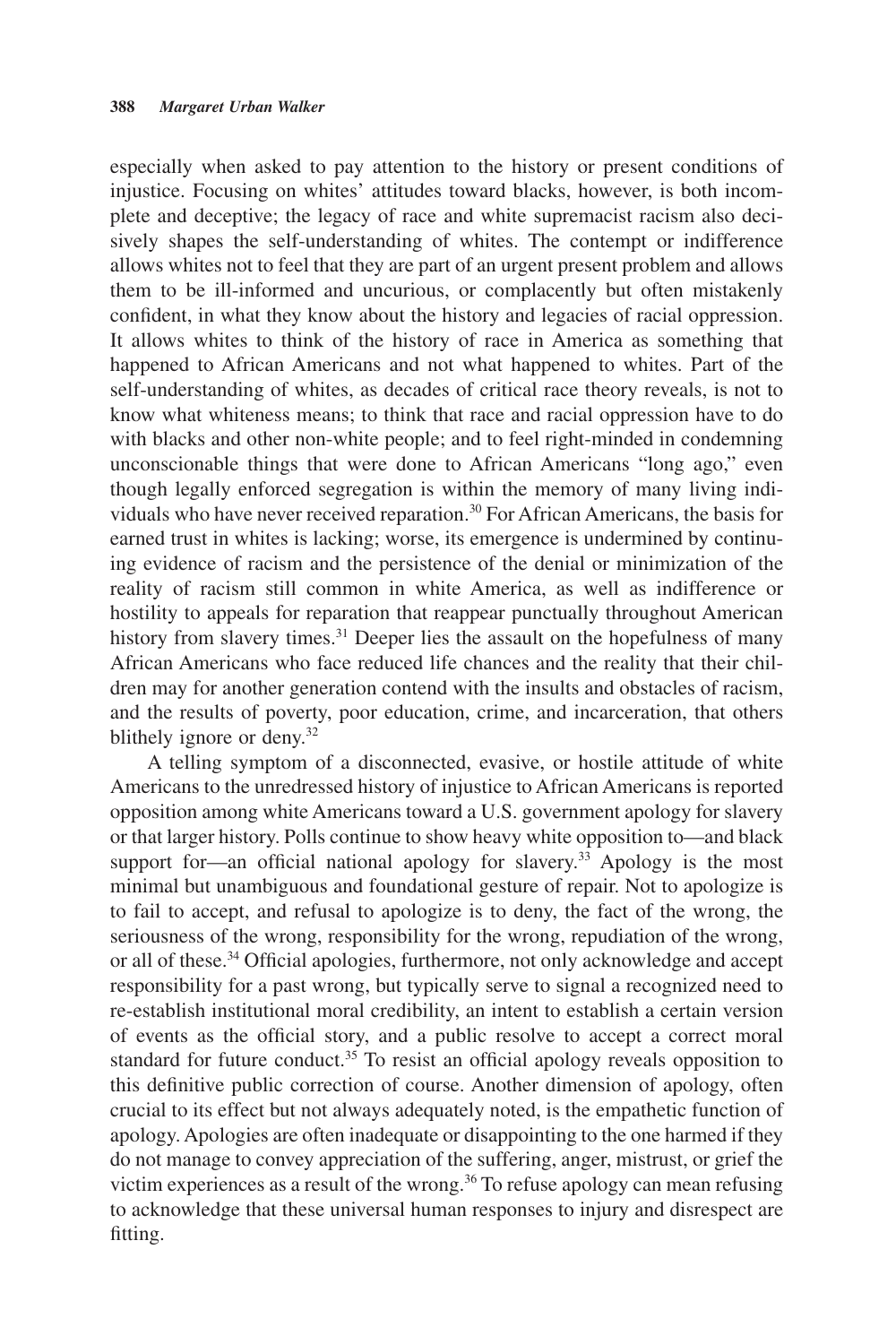There are compelling arguments for the U.S. government as a continuing institution that bears responsibility for its roles in accepting and protecting slavery and then in legitimating the degraded Jim Crow citizenship that currently living individuals and communities have endured.<sup>37</sup> I agree that the federal government is an appropriate and important locus of responsibility for apology and further reparative measures. Yet restorative justice, while not rejecting the importance of moral responsibilities of government, offers a distinctive perspective: justice is done both in and by restoring moral relationship and so affirming, perhaps for the first time, a truly shared moral baseline of reciprocal responsibility and equal dignity. Governmental actions alone are not adequate to that task, and government action on more local—state and municipal—levels might represent in a more immediate way communities with which people identify, especially if those communities address their own local histories of racial violence, exploitation, or exclusion. Institutions like corporations, churches, and universities are other localities for the identification and exploration of unredressed racial wrongs.

At the same time, the "restoration of relationship" sought within restorative justice terms, pursued on local levels by governmental, institutional, and civic initiatives, could create better conditions for the pursuit of national reparations, material and symbolic, for African Americans. Putting a priority on historical inquiry, dialogue, and voice of those concerned or affected, and inviting active engagement in the present with the past, open opportunities that restorative justice distinctively seeks. There can be fuller articulation of wrongs, discovery of their consequences and space for acknowledgment of responsibilities of various kinds, including past involvement or acquiescence in unacceptable practices, recognition of benefits from racial inequality, irresponsible or defensive ignorance of facts, or the ability to contribute to changing the future. Legacies of racial violence and oppression will predictably have affected African Americans in immediate ways (including incidents of violence and victimization that may have remained unknown in families and communities), but may also have affected whites and other racial minorities negatively. Past cooperative efforts across racial lines might also come into focus alongside practices that used race to stigmatize and humiliate citizens. Local initiatives can explore forms of reparation—memorials, celebrations, history projects, museums, educational programs, genealogy projects, public art, dramatic performance, and others—that meaningfully address the nature of wrongs and moments of constructive change in particular communities whose identities and boundaries might be reconfigured by such initiatives.

# **Conclusion: Untangling Relations and Incubating Reparations**

I have described restorative justice as an approach to reparations that *could* be adopted, but I was prompted to think about the restorative justice and reparations by reflecting on an actual surge in local initiatives to deal with unredressed racial injustice and violence against African Americans in the past ten to fifteen years.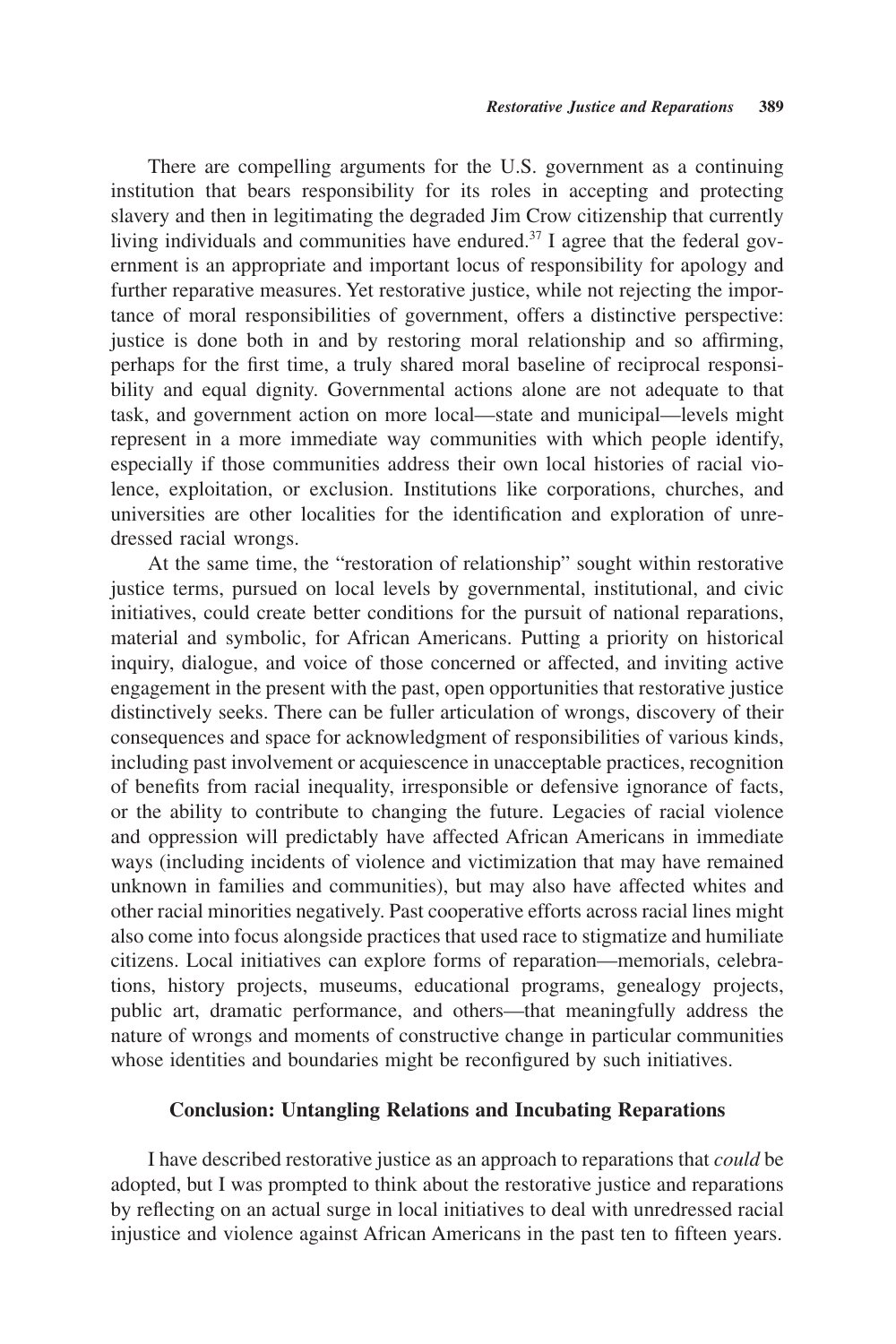The Greensboro Truth and Reconciliation Commission, America's first selfnamed truth commission, is a privately financed project to examine the 1979 shootings of five anti-racist community activists by Klansmen and neo-Nazis that will release its final report in May, 2006. A 500-page report released in 2005 was commissioned by the General Assembly of North Carolina to explore the overthrow by whites of the government of the town of Wilmington in 1898, ending black participation in local government until the civil rights era. The state of Florida passed a compensation program in 1994 for survivors of a white race riot that destroyed the town of Rosewood in 1923. An investigation of the Tulsa Race Riot of 1921 in which whites destroyed the prosperous black community of Greenwood published its report in 2002, recommending reparations for survivors and descendants; reparations have so far not been enacted. The state of Virginia recently matched private funds to provide scholarships for state residents who were unable to continue their education when Prince Edward County and other locales shut down public schools in the 1950s rather than desegregate them. Several cities, including Chicago, Philadelphia, and Los Angeles, have passed ordinances requiring disclosure of links to slavery by corporations receiving municipal business. Charleston, South Carolina, is preparing to open the Old Slave Mart Museum in an original building where slave auctions were held until 1863. In 2001, on the occasion of the university's 300th anniversary, three doctoral candidates at Yale University researched Yale's use of slave-trade money and choices to honor slave-traders and defenders of slavery in the naming of its colleges. Ruth Simmons, Brown University's first African-American president, formed a University Steering Committee on Slavery and Justice in 2003 to research Brown's historical ties to slavery. Prosecutors have reopened notorious civil rights era murder cases in which indictments or convictions were impossible to secure at the time, in what are appropriately named "atonement trials," while states have begun to consider mass or individual pardons for thousands of people who violated segregation laws or were convicted due to racial bias.

These developments might be seen as fragmentary justice or alternative remedies where justice has failed. I suggest we see them instead as multiple, local initiatives that might be better understood under the rubric of restorative justice. These initiatives arise from or address communities and institutions, in some cases through government and law and in others through the effort or the leadership of individuals. They aim to address victims or descendants, to acknowledge buried or unredressed injustices, to create accountability, to offer gestures or repair, to respond to the needs of living victims, and to memorialize victims who are beyond the reach of justice. Placed within the framework of restorative justice, these efforts are parts of a decentralized and incremental work of restoration and reparation that seems fitted to the historical length, breadth, and complexity of the injustice in question. These actions might also build momentum toward the passage of Representative John Conyers's H.R. 40 proposal for a national commission to examine the history and effects of slavery and its sequels to the present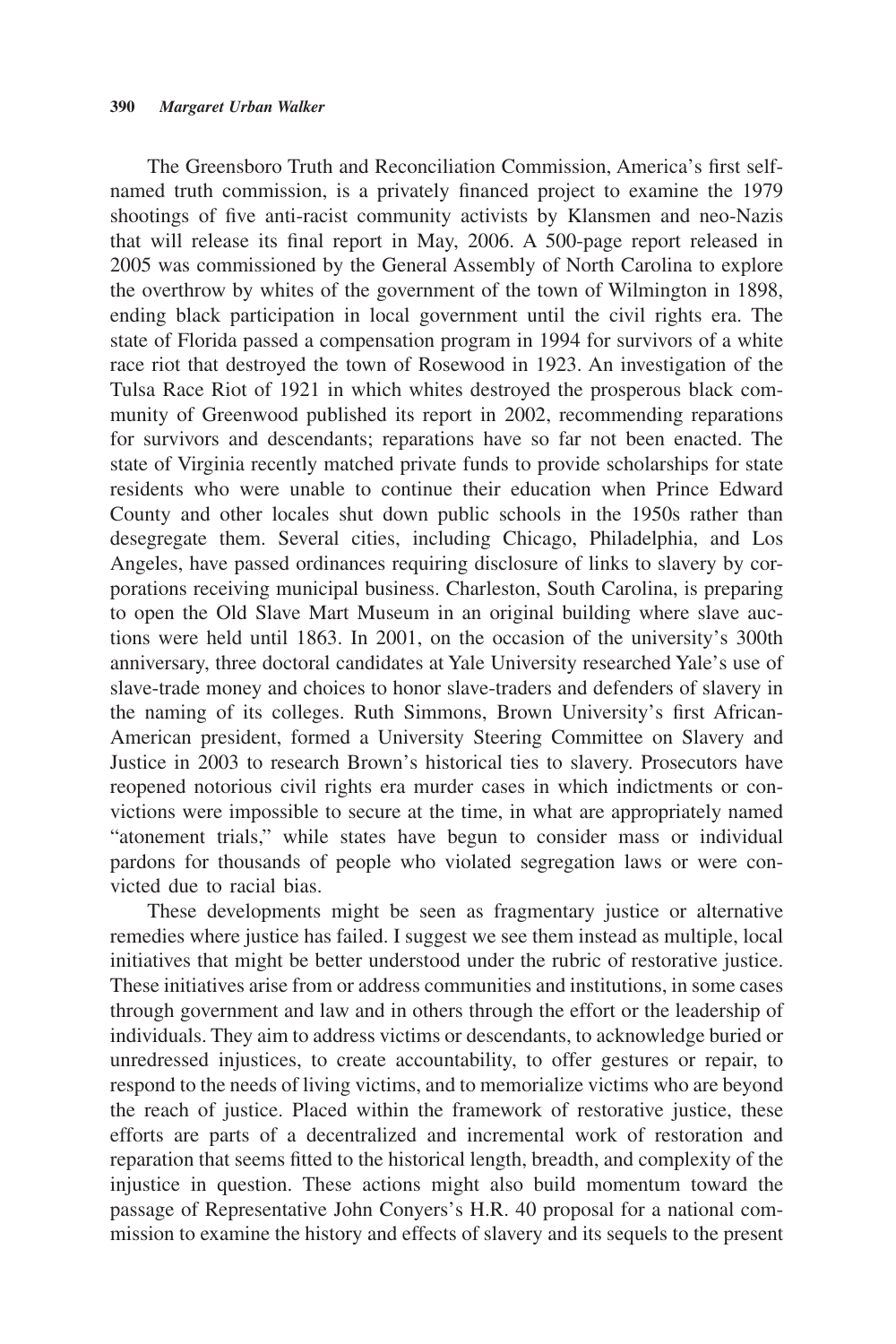day, to explore ways to educate the American public and to study the question of reparations, itself a measure in the spirit of restorative justice, inviting public dialogue and seeking a fuller accounting of wrongs.

Whether or not a national apology or reparations are achieved in the near or the longer term, diverse and dispersed initiatives at different levels are particularly fitting in a case of deeply distorted relations, mystifying and incomplete histories, and transgenerationally entrenched alienation within and between groups. A striking model for what is needed in such a case is provided in Manu Meyer's discussion of *ho'oponopono*, a traditional Hawaiian peacemaking practice that addresses troubled family relations. The practice aims at "examining one layer at a time, of inching toward the source of trouble to untangle emotion, actions, and motivations, which will, in turn, uncover yet another, deeper layer of the same."38 It requires a clear view of the problem and a disciplined and guided work of "untangling" thoughts and emotions that stand between people and in the way of understanding and addressing the wrong or conflict. Could there really be a shortcut through a process like this, given centuries of distorted and violent racialized relations in the United States?

I have argued that restorative justice provides a more adequate way to conceptualize injustice and its compounding causes and effects over generations in a case such as the relationship between white Americans and African Americans. Restorative justice outlines a more varied menu of mutually supporting ways of addressing such injustice than does corrective justice as usually understood. My brief for the superiority of restorative justice as an approach to reparations in certain cases, however, need not be seen as completely excluding the relevance of corrective justice. Conceptually, corrective justice might be seen as a limit case of restorative justice where there has been a local violation of a standing norm in the context of mutually authoritative standards; in fact, the theory of restorative justice has been developed largely within a criminal justice context as a way to address victims' rights to a direct and constructive response of accountability and repair from offenders who have harmed them in a particular criminal act. Practically, corrective justice and its idea of compensation as an expression of responsibility may well be one effective and familiar (and effective because familiar) concrete format for signifying and sealing between parties an understanding of right relationship, or a decisive step in the direction of such an understanding, that had been lacking previously. Symbolically, corrective justice may convey counterfactually the "restoration" of what should have existed but in reality did not previously obtain. This symbolism—of equal parties settling a debt required by their reciprocal recognition under shared norms—might be particularly apt at a certain point in cases where reparation, including acknowledgments of and apologies for a history of varied and gross mistreatment, comes very late: after a brutally oppressed, viciously stigmatized, and persistently disadvantaged group has survived and struggled its way to recent formal equality, as is true of African Americans. In order to perform this symbolic function, however, it will likely have to consolidate a more varied and complex process of historical accounting,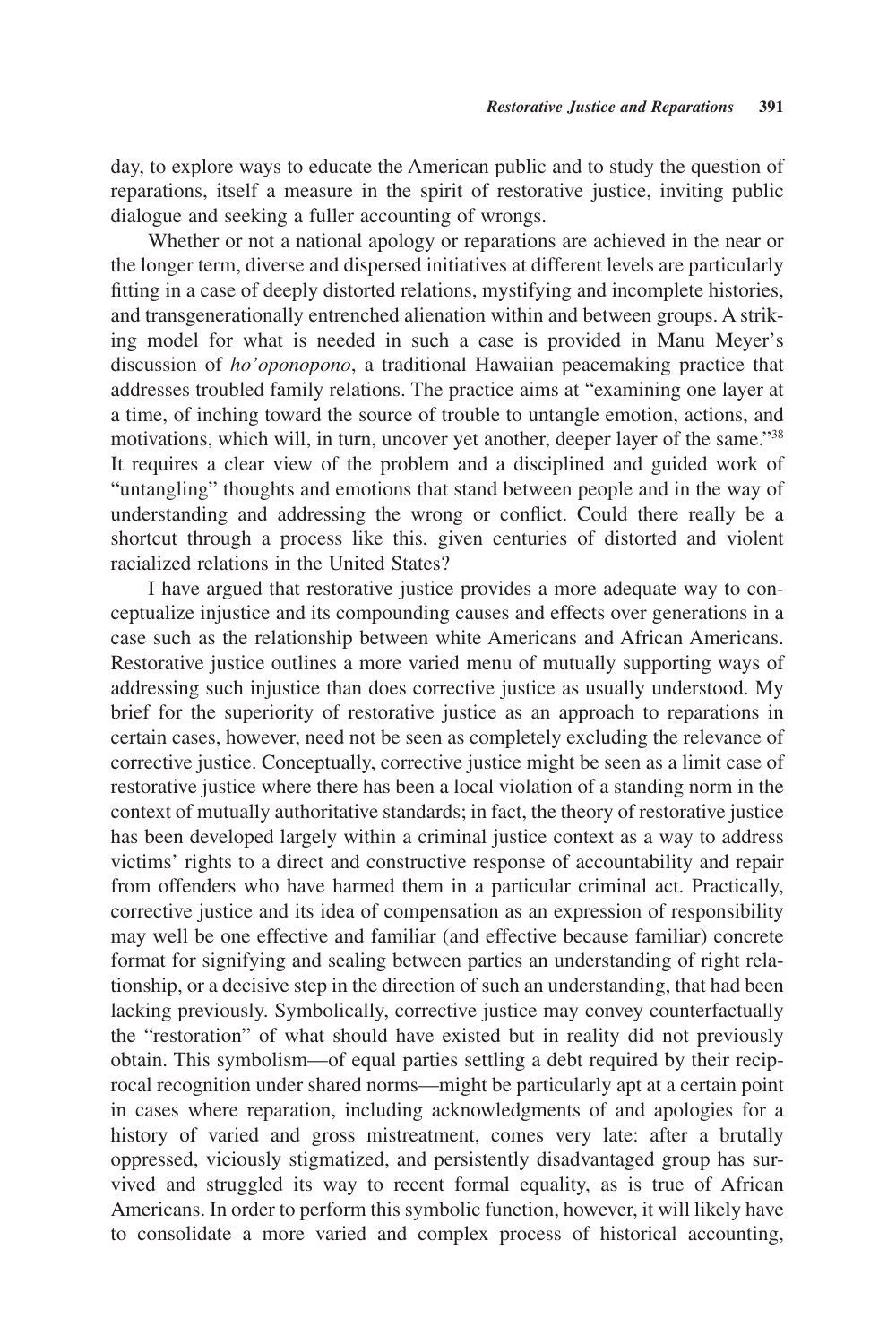acknowledgment, cultivating trust and making amends for which restorative justice provides the rationale.

*Thanks to editors Kok-Chor Tan and Rahul Kumar for suggestions on the final draft of this essay.*

# **Notes**

1Martha Minow, *Between Vengeance and Forgiveness* (Boston: Beacon Press, 1998), 92. <sup>2</sup> Ibid., 104.

- <sup>3</sup>The systematic treatment of reparations has only recently emerged as a philosophical topic and there is no uniform terminology for the species of justice that imposes obligations to repair wrongful losses; writers speak variously of compensatory justice, corrective justice, reparative justice, reparatory justice, and rectificatory justice. In contrast to the concept of "distributive justice," which is widely viewed as justice in the distribution of socially produced benefits and burdens, varied terminology surrounding justice in repair also reflects a lack of consensus about the moral function of corrective justice, whatever it may be called. I will use the terminology of "corrective" justice and return later to the question of how to characterize its basic moral function.
- 4Roy L. Brooks, *Atonement and Forgiveness: A New Model for Black Reparations* (Berkeley and Los Angeles: University of California Press, 2004), xv, xvi, 11, 19, 141, 148, and 211.
- <sup>5</sup> Janna Thompson, *Taking Responsibility for the Past: Reparation and Historical Injustice* (Cambridge: Polity Press, 2002), xix.
- 6Ruti Teitel, *Transitional Justice* (New York: Oxford University Press, 2000), 127–28.
- 7Naomi Roht-Arriaza, "Reparations in the Aftermath of Repression and Mass Violence," in *My Neighbor, My Enemy: Justice and Community in the Aftermath of Mass Atrocity*, eds. Eric Stover and Harvey M. Weinstein (Cambridge: Cambridge University Press, 2004), 121–23.
- 8Pablo de Greiff, "Justice and Reparations," in *The Handbook of Reparations*, ed. Pablo de Greiff (New York: Oxford University Press, 2006), 451–77.
- 9No doubt contemporary discussions of corrective or compensatory justice in the Anglo-American literature are heavily influenced by Anglo-American legal practices concerning tort and contract. See the opening of Cass R. Sunstein, "The Limits of Compensatory Justice," in *Compensatory Justice*, ed. John W. Chapman (New York and London: New York University Press, 1991) on "five basic principles" of compensatory justice in this legal tradition.
- <sup>10</sup>On a right to security of person or possession from lapses of care, even if not culpable, as the moral basis of corrective justice, see D. N. MacCormick, "The Obligation of Reparation," *Proceedings of the Aristotelian Society* 78 (1977–78): 175–94; on corrective (or "rectificatory") justice as applying to violations of rights, see Rodney Roberts, "Justice and Rectification: A Taxonomy of Justice," in *Injustice and Rectification*, ed. Rodney Roberts (New York: Peter Lang, 2002), 7–28. Jules Coleman considers nonculpable infringement of rights as well as culpable rights violation and other wrongdoing as requiring recognition of the victims' loss and the worthiness of repair, in Jules Coleman, "Corrective Justice and Property Rights," in *Injustice and Rectification*, ed. Rodney Roberts (New York: Peter Lang, 2002), 53–65.
- <sup>11</sup> James W. Nickel, "Justice in Compensation," *William and Mary Law Review* 18, no. 2 (1976): 379–88, considers the purpose of compensatory justice the protection of just distribution by both preventing and undoing acts that disturb such distributions. It is fair to say that corrective justice is more typically not seen as reducible to, or essentially a means to, just distributions.
- <sup>12</sup> Gerald F. Gaus, "Does Compensation Restore Equality?" in *Injustice and Rectification*, ed. Rodney Roberts (New York: Peter Lang, 2002), 93–94.
- 13Bernard Boxill, "The Morality of Reparation," in *Injustice and Rectification*, ed. Rodney Roberts (New York: Peter Lang, 2002), 128. Aristotle's original account of corrective justice in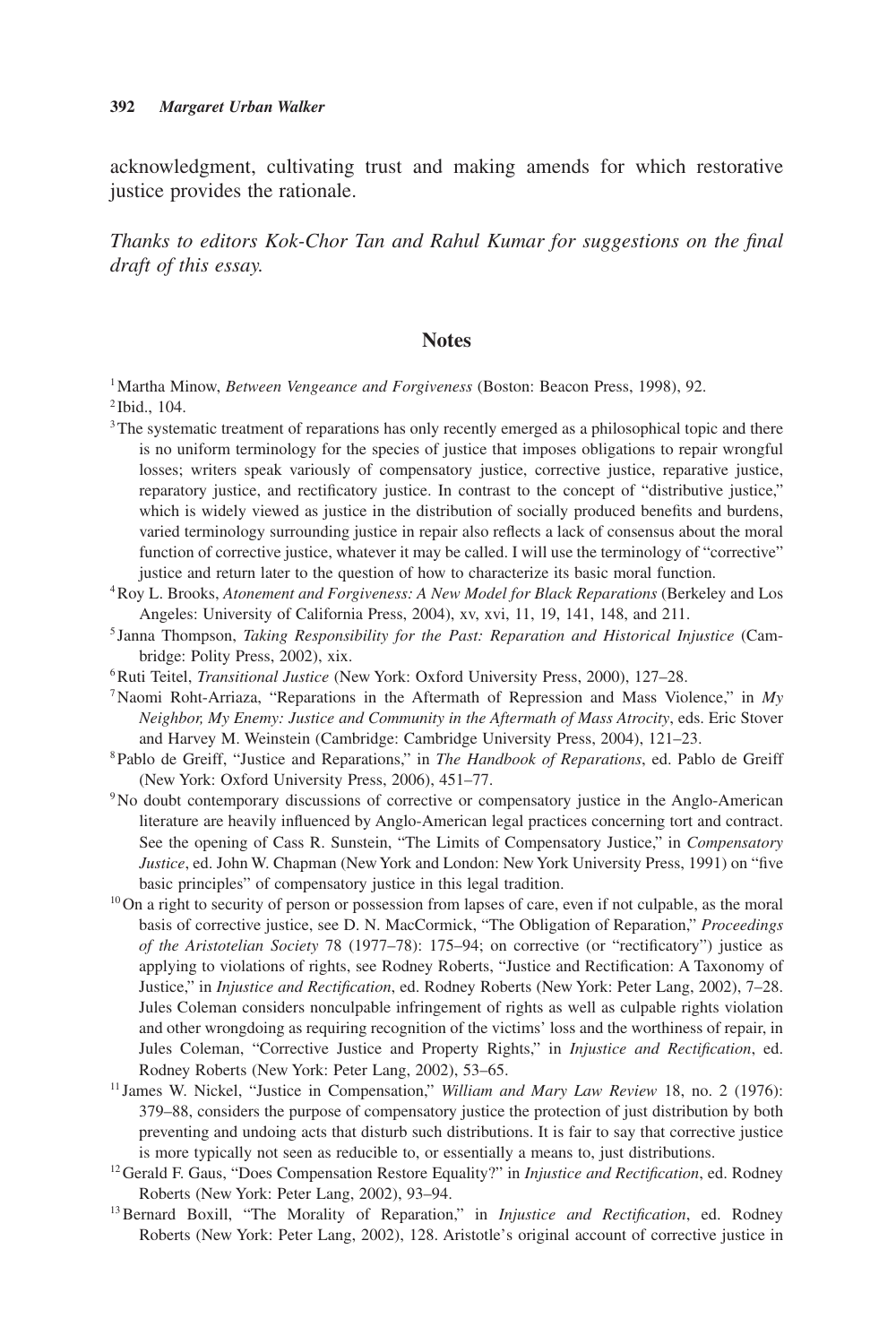*Nichomachean Ethics*, 1132 "treats the parties as equal" in rectifying unjust gains and losses between parties even when, in Aristotle's hierarchical view of human worth, they clearly are *not* so.

- <sup>14</sup> See Coleman, "Corrective Justice and Property Rights," on the "local" character of corrective justice that "has to do with the baseline or background norms governing wrongdoing within a particular community, and with 'local understandings' of more general norms," p. 61.
- <sup>15</sup> Andrew Sharp, *Justice and the Maori* (Auckland: Oxford University Press, 1997), 34.
- <sup>16</sup> Ibid., 23.
- <sup>17</sup> Current standards for reparations are defined by the United Nations Commission on Human Rights, "Revised Set of Basic Principles and Guidelines on the Right to Reparation for Victims of Gross Violations of Human Rights and Humanitarian Law / prepared by Theo van Boven pursuant to sub-commission decision 1995/117," United Nations Document E/CN.4/Sub.2/1996/17.
- <sup>18</sup> John Rawls, *The Theory of Justice* (Cambridge, MA: The Belknap Press, 1971), 8.
- 19South Africa's Truth and Reconciliation Commission said restorative justice: seeks to redefine crime from offense against the state to any injury to and violation of particular human beings; is based on reparation as the healing and restoration of victims, offenders, families, and the larger community; encourages all stakeholders to be directly involved in resolving conflict, with the state and legal profession in facilitating roles; and aims at offender accountability and full participation of victims and offenders in putting things right. See "Concepts and Principles," *Truth and Reconciliation Commission of South Africa Report* (London: Palgrave Macmillan, 1999), vol. 1, chap. 5, par. 82. Essays in Robert I. Rotberg and Dennis Thompson, *Truth v. Justice: The Morality of Truth Commissions* (Princeton, NJ: Princeton University Press, 2000) discuss restorative justice in the TRC.
- 20Sources include Howard Zehr, *Changing Lenses: A New Focus for Crime and Justice* (Scottsdale, PA: Herald Press, 1995); Dennis Sullivan and Larry Tifft, *Restorative Justice: Healing the Foundations of our Everyday Lives* (Monsey, NY: Willow Tree Press, 2001); Gordon Bazemore and Mara Schiff, eds., *Restorative Community Justice: Repairing Harm and Transforming Communities* (Cincinnati, OH: Anderson Publishing, 2001); Heather Strang and John Braithwaite, *Restorative Justice and Civil Society* (Cambridge: Cambridge University Press, 2001). John Braithwaite, *Restorative Justice and Responsive Regulation* is most comprehensive in its theoretical scope and review of empirical studies. Gerry Johnstone, ed., *A Restorative Justice Reader: Texts, Sources, Context* (Portland, OR: Willan Publishing, 2003) provides a full overview of the field. A usefully brief summary discussion of current restorative justice practices is provided by Gordon Bazemore and Mark Umbreit, "A Comparison of Four Restorative Conferencing Models," in *A Restorative Justice Reader: Texts, Sources, Context*, ed. Gerry Johnstone (Portland, OR: Willan Publishing, 2003), 225–43. A related literature on peacemaking with emphasis on traditional or adapted indigenous practices includes: Kay Pranis, Barry Stuart, and Mark Wedge, *Peacemaking Circles: From Crime to Community* (St. Paul, MN: Living Justice Press, 2003); Robert Yazzie, " 'Life Comes From It,': Navajo Justice Concepts," *New Mexico Law Review* 24, no. 2 (1994): 175–90; Barbara E. Wall, "Navajo Conceptions of Justice in the Peacemaker Court," *Journal of Social Philosophy* 32, no. 4 (2001): 532–46; and Manu Meyer, "To Set Right— Ho'oponopono: A Native Hawaiian Way of Peacemaking," *The Compleat Lawyer* 12, no. 4 (1995): 30–35.
- $21$ On the complexity of victims' responses, and the predictable needs for voice, validation of the reality of their violation and suffering, and vindication in experiencing some form of proper redress, see Margaret Urban Walker, "The Cycle of Violence," *Journal of Human Rights* 5, no. 1 (2006): 81–105.
- 22One recent account of varied forms of "accountability" for harms is Christopher Kutz, *Complicity: Ethics and Law for a Collective Age* (Cambridge: Cambridge University Press, 2000).
- $23$  Harvey M. Weinstein and Eric Stover propose "reclamation" as a more fitting term for retrieving a social and moral situation from barbarity or disorder. See their "Introduction: conflict, justice, and reclamation," in *My Neighbor, My Enemy: Justice and Community in the Aftermath of Mass*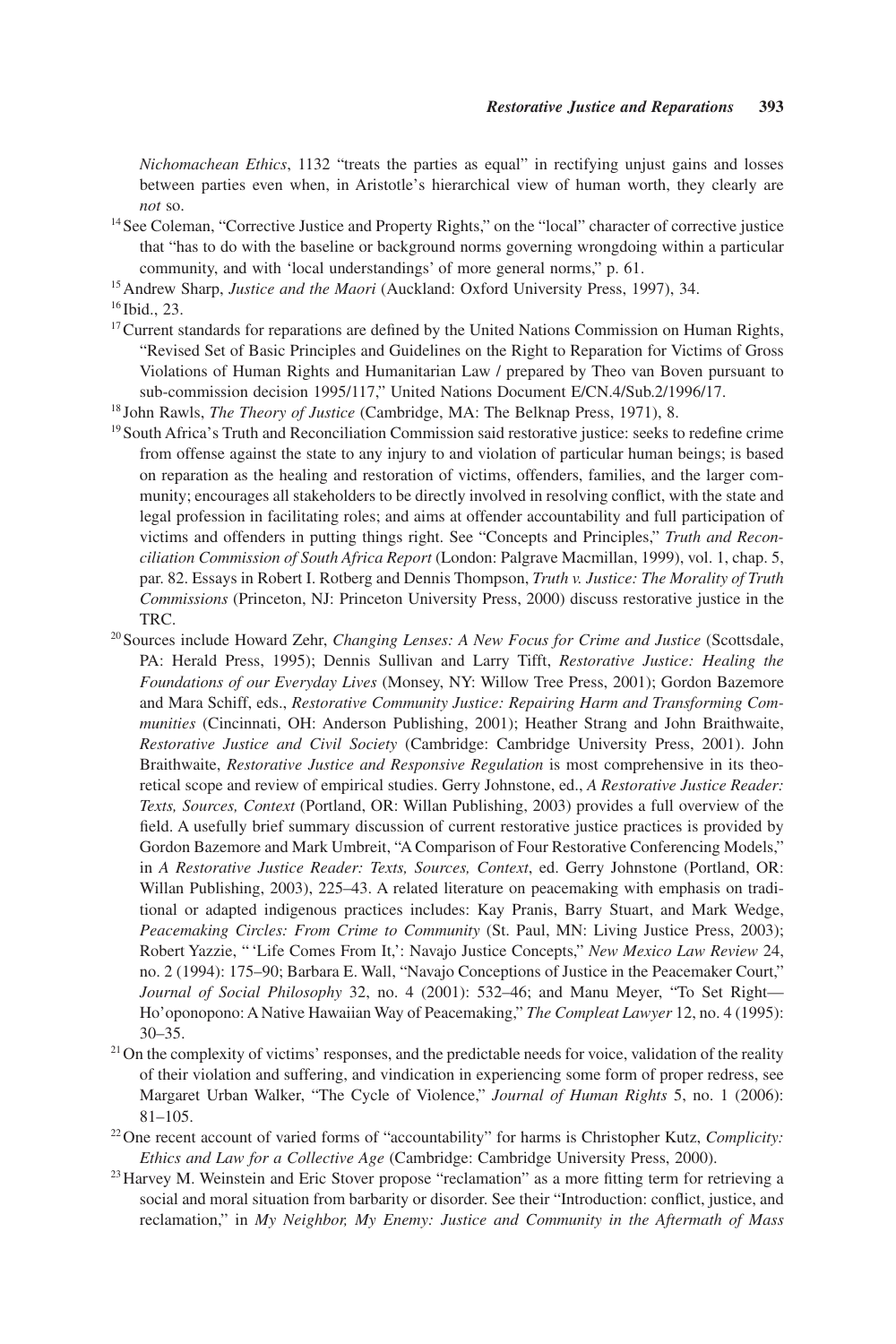*Atrocity*, eds. Eric Stover and Harvey M. Weinstein (Cambridge: Cambridge University Press, 2004), 15.

- 24See Margaret Urban Walker, *Moral Repair: Reconstructing Moral Relations After Wrongdoing* (New York: Cambridge University Press, 2006) for a defense of these constitutive conditions of moral relationship.
- $25$ Two discussions that explore these problems in cases of long-running and still continuing historical injustices are George Sher, "Ancient Wrongs and Modern Rights," *Philosophy and Public Affairs* 10, no. 1 (1980): 3–17, and Jeremy Waldron, "Superseding Historic Injustice," *Ethics* 103, no. 1 (1992): 4–28.
- <sup>26</sup> See Marc Forget, "Crime as Interpersonal Conflict: Reconciliation Between Victim and Offender," in *Dilemmas of Reconciliation: Cases and Concepts*, ed. Carol A. L. Prager and Trudy Govier, (Waterloo, ON: Wilfrid Laurier University Press, 2003) on the dynamic quality of restorative justice.
- 27Trudy Govier, *Forgiveness and Revenge* (London: Routledge, 2002), 128.
- <sup>28</sup> Paul McCold and Benjamin Wachtel refer to "micro-communities created by the incident of a crime" as the "means through which healing and re-integration is possible," in Paul McCold and Benjamin Wachtel, "Community Is Not a Place: A New Look at Community Justice Initiatives," in *A Restorative Justice Reader: Texts, Sources, Context*, ed. Gerry Johnstone (Portland, OR: Willan Publishing, 2003), 300. See also Howard Zehr, *Changing Lenses: A New Focus for Crime and Justice* (Scottsdale, PA: Herald Press, 1995) on the relation between restorative and community justice.
- <sup>29</sup> See Brooks, *Atonement and Forgiveness* and Andrew Valls, "Racial Justice as Transitional Justice," *Polity* 36, no. 1 (2003): 53–71, on the continuity and failure to repair. Ronald P. Salzberger and Mary C. Turck, *Reparations for Slavery: A Reader* is a useful compendium of the repeated proposals for reparation and the issues raised. Robert Sparrow, "History and Collective Responsibility," *Australasian Journal of Philosophy* 78, no. 3 (2000): 346–59, presents a thoughtful and moving discussion of the historical continuity of injustice to Australia's Aboriginal people, with implications for historically continuous and continuing injustices to other groups.
- 30Charles Mills, *The Racial Contract* (Ithaca, NY: Cornell University Press, 1997) characterizes white racial consciousness as an "epistemology of ignorance."
- 31Brooks, *Atonement and Forgiveness*, 4–19, provides a summary of this history. See also David Lyons, "Corrective Justice, Equal Opportunity, and the Legacy of Slavery and Jim Crow," *Boston University Law Review* 84, no. 5 (2004): 1375–1404. Danielle Allen's *Talking to Strangers: Anxieties of Citizenship since Brown v. Board of Education* (Chicago: University of Chicago, 2004) sees race relations in the United States as exposing a more general problem of "trustgenerating citizenship" that is acute in the case of relations between blacks and whites in America.
- <sup>32</sup> See Walker, *Moral Repair*, chap. 6, for a fuller discussion of the structure of contempt.
- <sup>33</sup> Joe R. Feagin and Eileen O'Brien, "The Growing Movement for Reparations," in *When Sorry Isn't Enough: The Controversy Over Apologies and Reparations for Human Injustice*, ed. Roy Brooks (New York: New York University Press, 1999), 341–44, cites a 1997 ABC News poll that reports two-thirds of white Americans resist the idea of an apology from the federal government for slavery, and 88 percent rejected reparations. Ellis Cose, *Bone to Pick: Of Forgiveness, Reconciliation, Reparation, and Revenge* (New York: Atria Books, 2004), 171, reports a more recent September, 2003 poll finding thirty percent of whites (compared with seventy-nine percent of blacks) believe blacks are due an apology for slavery, and four percent of whites were in favor of compensation for slavery, compared with sixty-seven percent of blacks. The United States Senate, however, recently passed by voice vote an apology for failing to enact federal legislation against lynching decades ago. See Sheryl Gay Stolberg, "Senate Issues Apology Over Failure on Lynching Law," *New York Times*, June 14, 2005.
- 34A most helpful recent account of apology is Aaron Lazare, *On Apology* (New York: Oxford University Press, 2004). On official apology see also Trudy Govier and Wilhelm Verwoerd, "The Promise and Pitfalls of Apology," *Journal of Social Philosophy* 33, no. 1 (2002): 67–82.